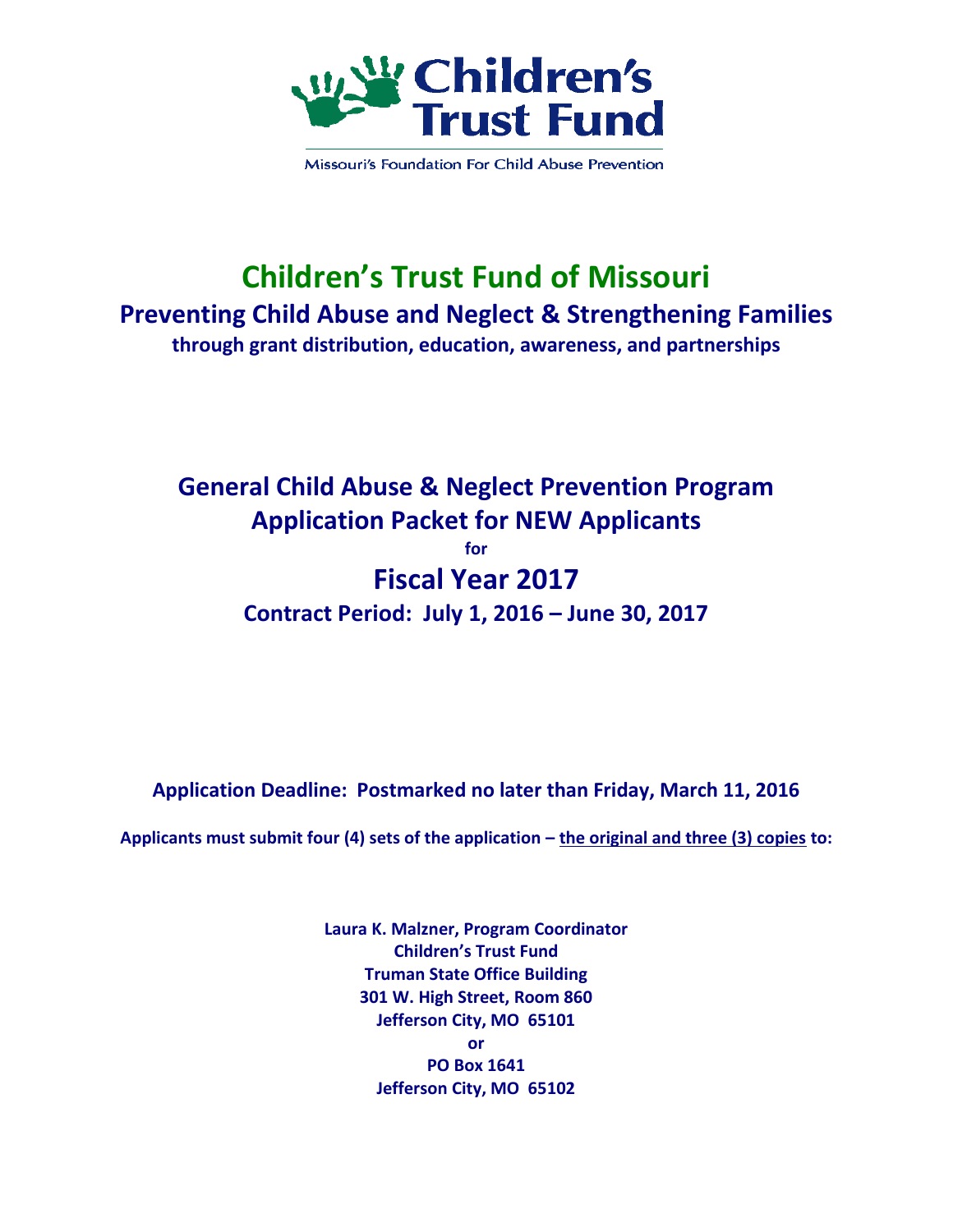

#### **January 15, 2016**

#### **To: Missouri Children's Trust Fund Applicants**

The Missouri Children's Trust Fund (CTF) Board of Directors is pleased to announce the availability of CTF grant funds for child abuse/neglect prevention projects for state Fiscal Year 2017 (July 1, 2016 through June 30, 2017).

For FY 2017, approximately \$400,000 is available for new grants to community based organizations that prevent child abuse and neglect; inform and educate children, parents, professionals and the general public about child abuse and neglect; and/or promote public awareness of child abuse and neglect and educate others with how it can be prevented.

As Missouri's Foundation for Child Abuse Prevention, CTF accomplishes its mission by ensuring appropriate funding of results-oriented programs, training programs for professionals; promoting public awareness and education; and assisting in the integration of statewide prevention efforts. CTF is granted authority under 210.172(3)(a) to enter into contracts with public or private agencies, schools, or qualified individuals to establish community-based educational and service prevention programs with or without using the procurement procedures of the Office of Administration.

In awarding such contracts, favorable consideration shall be given to projects that replicate successful evidenced based prevention program models and incorporate the integration of protective factors known to prevent child abuse and strengthen families.

Please read the entire application packet before preparing a proposal as it contains information regarding eligibility requirements, priorities, important dates and other helpful information. CTF will be hosting a Grant Application Informational Seminar from 10 am – Noon on Friday, January 22, 2016 in Room 850 of the Truman State Office Building, 301 W. High Street, Jefferson City, MO 65101.

Should you have any questions or need further assistance please contact CTF Program Coordinator Laura Malzner at (573) 751-6511 or via e-mail a[t laura.malzner@oa.mo.gov.](mailto:laura.malzner@oa.mo.gov)

We appreciate and thank you for your interest in the CTF application process and commend you for the work you are doing to make a difference in the lives of children and families in Missouri.

Sincerely,

Kirk Shuile

Kirk Schreiber Executive Director

#### **Board of Directors**

Margaret Peggy Krokstrom Chair Chesterfield

John B. Heskett, Ed.D. Chair-Elect Chesterfield

Amy Beechner-McCarthy Rolla

Nela Beetem Holts Summit

Susan E. Block University City

Nanci Bobrow, Ph.D St. Louis

Rev. Andy Bryan Springfield

Paula E. Clay Columbia

Michelle Crockett Carthage

Kathleen Boyle Dalen, Ph.D. Kansas City

Stephen F. Huss, Ph.D. Hillsboro

Patrice Mugg Kirkwood

Martina L. Peterson Kansas City

Charmaine Smith St. Louis

Regina Staves, Ph.D. Kansas City

Jeff Wright Turney

Jeremy LaFaver State Representative Kansas City

Bill Lant State Representative Joplin

Bob Dixon State Senator Springfield

Jill Schupp State Senator St. Louis

Kirk Schreiber Executive Director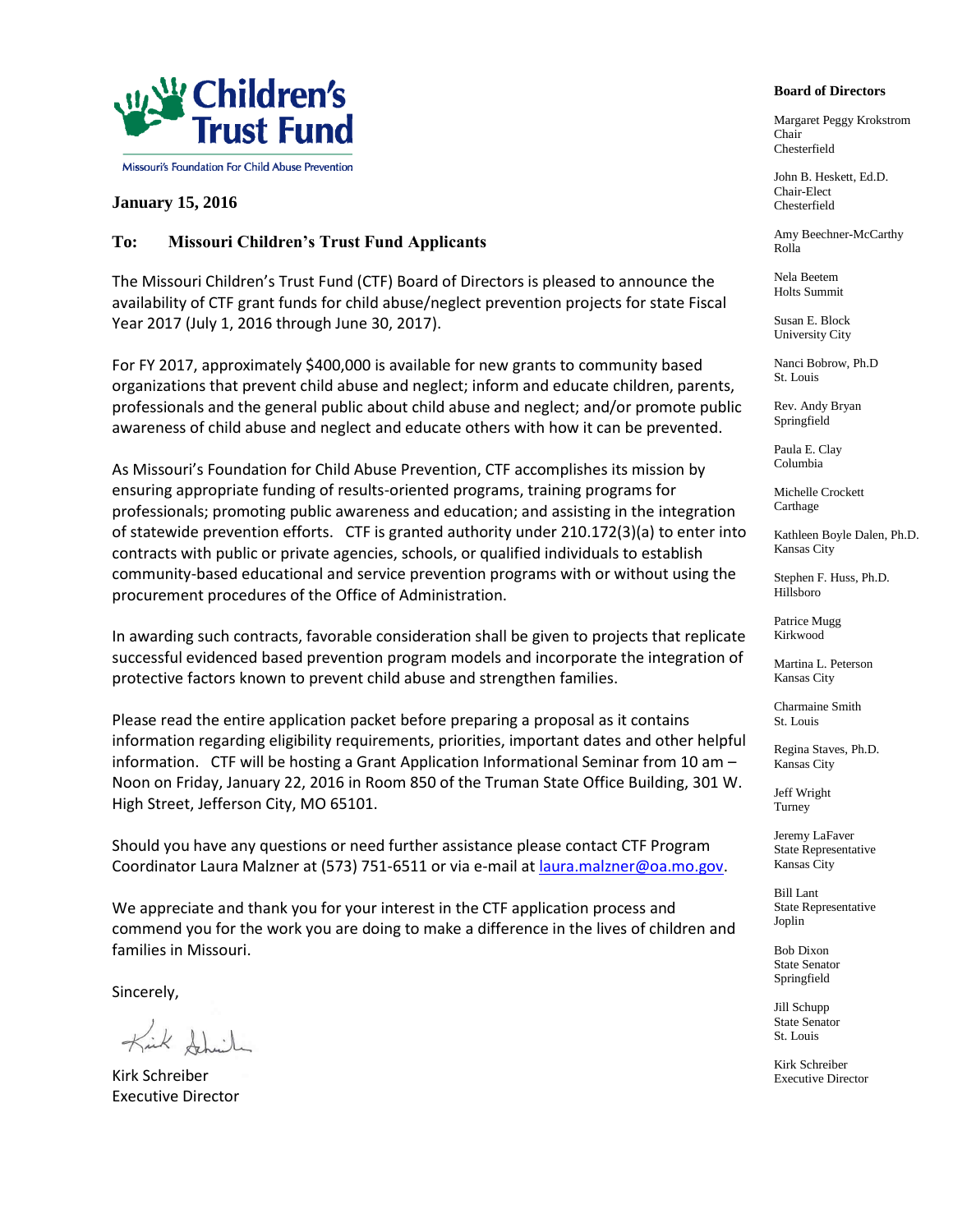# **Children's Trust Fund**

**Missouri's Foundation for Child Abuse Prevention**

## **GRANT APPLICATION PACKET**

FISCAL YEAR 2017 July 1, 2016 through June 30, 2017

### **Packet Contents**

- Grant Application / **Exhibit A**
- Notice of Current Availability of Prevention Funds & Instructions / **Exhibit B**

◆ Appendices

**Application Deadline:** Applications for CTF grants under this funding cycle **must be postmarked no later than Friday, March 11, 2016** to be considered.The Children's Trust Fund is located in the Harry S Truman State Office Building, 301 West High Street, Room 860, Jefferson City, MO 65101. CTF's mailing address is PO Box 1641, Jefferson City, MO 65102-1641.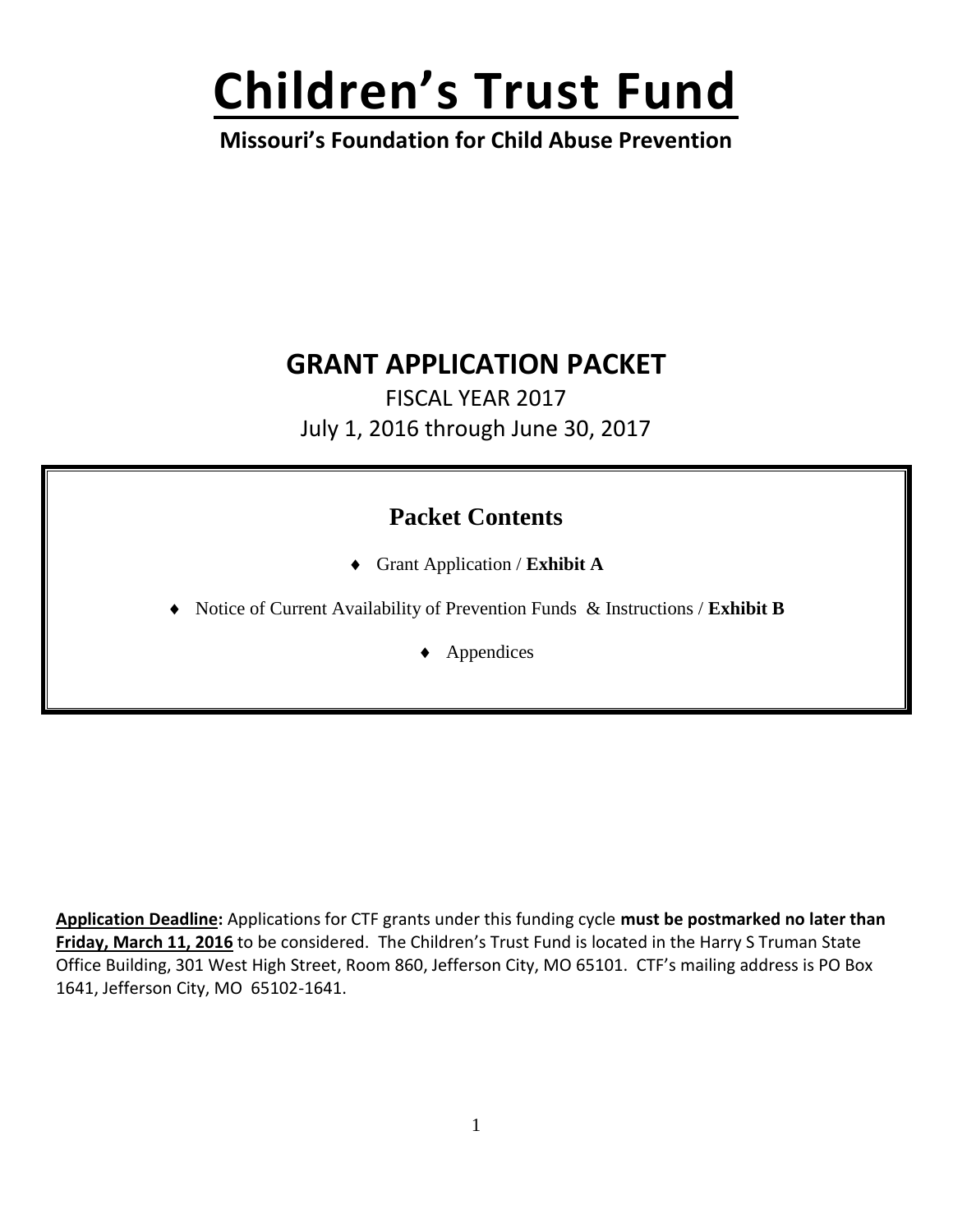#### **CHILDREN'S TRUST FUND GRANT APPLICATION TABLE OF CONTENTS**

**Application Packet Includes:** Timeline – Fiscal Year 2017 CTF Regional Map

#### **EXHIBIT A ATTACHMENTS**

- 1. COVER SHEET
- 2. PROJECT ABSTRACT
- 3. HISTORY & QUALIFICATIONS
- 4. CORE DATA
- 5. ACTION PLAN
- 6. CTF PROMOTION SUMMARY
- 7. PROJECT BUDGET includes DETAIL, INCOME/MATCH, & JUSTIFICATION (3 pages)
- 8. ASSURANCE/CERTIFICATION
- 9. APPLICATION SUBMISSION CHECKLIST

\*A minimum of 3 letters of support or memorandums of understanding may be submitted for a maximum of 6 points.

\*\*A Certificate of Completion verifying that a member of the applicant agency's program staff has completed module one of the National Alliance of Children's Trust Fund's online Protective Factor training may be submitted for a maximum of 5 bonus points.

- **EXHIBIT B NOTICE OF CURRENT AVAILABILITY OF PREVENTION FUNDS**
	- A. INTRODUCTION/BACKGROUND
	- B. APPLICANT ELIGIBILITY
	- C. PRIORITY AREAS
	- D. PREVENTION DEFINITIONS
	- E. AVAILABILITY OF FUNDS
	- F. DISTRIBUTION OF FUNDS
	- G. GENERAL INSTRUCTIONS
	- H. APPLICATION INSTRUCTIONS
	- I. REPORTING & RECORD REQUIREMENTS
	- J. COMMUNICATIONS & QUESTIONS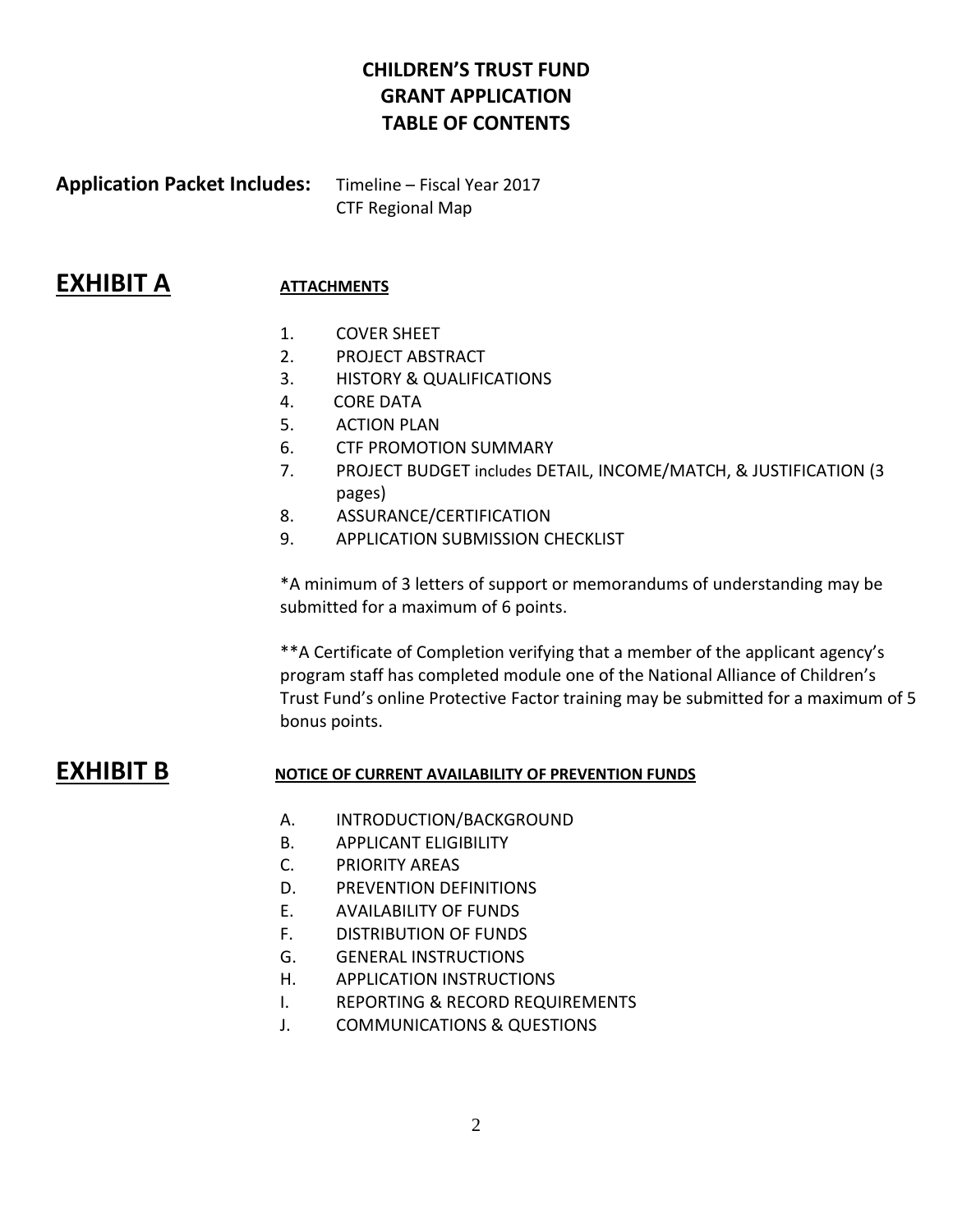#### Children's Trust Fund Child Abuse/Neglect General Prevention Projects Fiscal Year 2017 Timeline (July 1, 2016 – June 30, 2017)

| January 15, 2016                   | CTF grant application packet for FY 2014 general prevention projects released                                                                                                                      |
|------------------------------------|----------------------------------------------------------------------------------------------------------------------------------------------------------------------------------------------------|
| January 22, 2016                   | FY 2016 General Prevention Grant Pre-bid seminar from 10 am - Noon at the Truman State<br>Office Building, 301 W. High Street, Room 850, Jefferson City, MO.                                       |
| March 11, 2016                     | Grant applications must be postmarked by this date in order to be considered                                                                                                                       |
| March 15, 2016 -<br>April 26, 2016 | Grant applications reviewed and scored by CTF staff, Board and/or<br>other qualified individuals                                                                                                   |
| May 10, 2016                       | CTF program committee convenes for final evaluation of proposals and recommendations to<br><b>CTF Board of Directors</b>                                                                           |
| June 1, 2016                       | CTF staff seeks approval from CTF Board of Directors for grant continuation awards based upon<br>recommendations from CTF Program Committee. Award letters and contracts are mailed to<br>grantees |
| June 17, 2016                      | Signed contracts and other required documents are due back from grantees to CTF for final<br>processing; CTF completes final processing of contracts and returns one copy to grantee               |
| July 1, 2016<br>July 31, 2016      | FY 2017 CTF grant projects begin.<br>Annual project reports due for projects funded during FY 2016 (to include project activity July 1,<br>2015 - June 30, 2016)                                   |
| August 15, 2016                    | July invoices due                                                                                                                                                                                  |
| September 15, 2016                 | August invoices due                                                                                                                                                                                |
| October 17, 2016                   | September invoices due                                                                                                                                                                             |
| November 15, 2016                  | October invoices due                                                                                                                                                                               |
| December 15, 2016                  | November invoices due                                                                                                                                                                              |
| January 15, 2017                   | December invoices due                                                                                                                                                                              |
| January 31, 2017                   | Mid-Year Progress Reports due from first-year programs only (form will be emailed)                                                                                                                 |
| February 15, 2017                  | January invoices due                                                                                                                                                                               |
| March 15, 2017                     | February invoices due                                                                                                                                                                              |
| March 31, 2017                     | Deadline for submitting budget amendment requests                                                                                                                                                  |
| April 17, 2017                     | March invoices due                                                                                                                                                                                 |
| May 15, 2017                       | April invoices due                                                                                                                                                                                 |
| June 15, 2017                      | May invoices due                                                                                                                                                                                   |
| July 17, 2017                      | June/Final invoices due                                                                                                                                                                            |
| July 31, 2017                      | Annual project reports due for FY 2017 (to include project activity from July 1, 2016 - June 30,<br>2017)                                                                                          |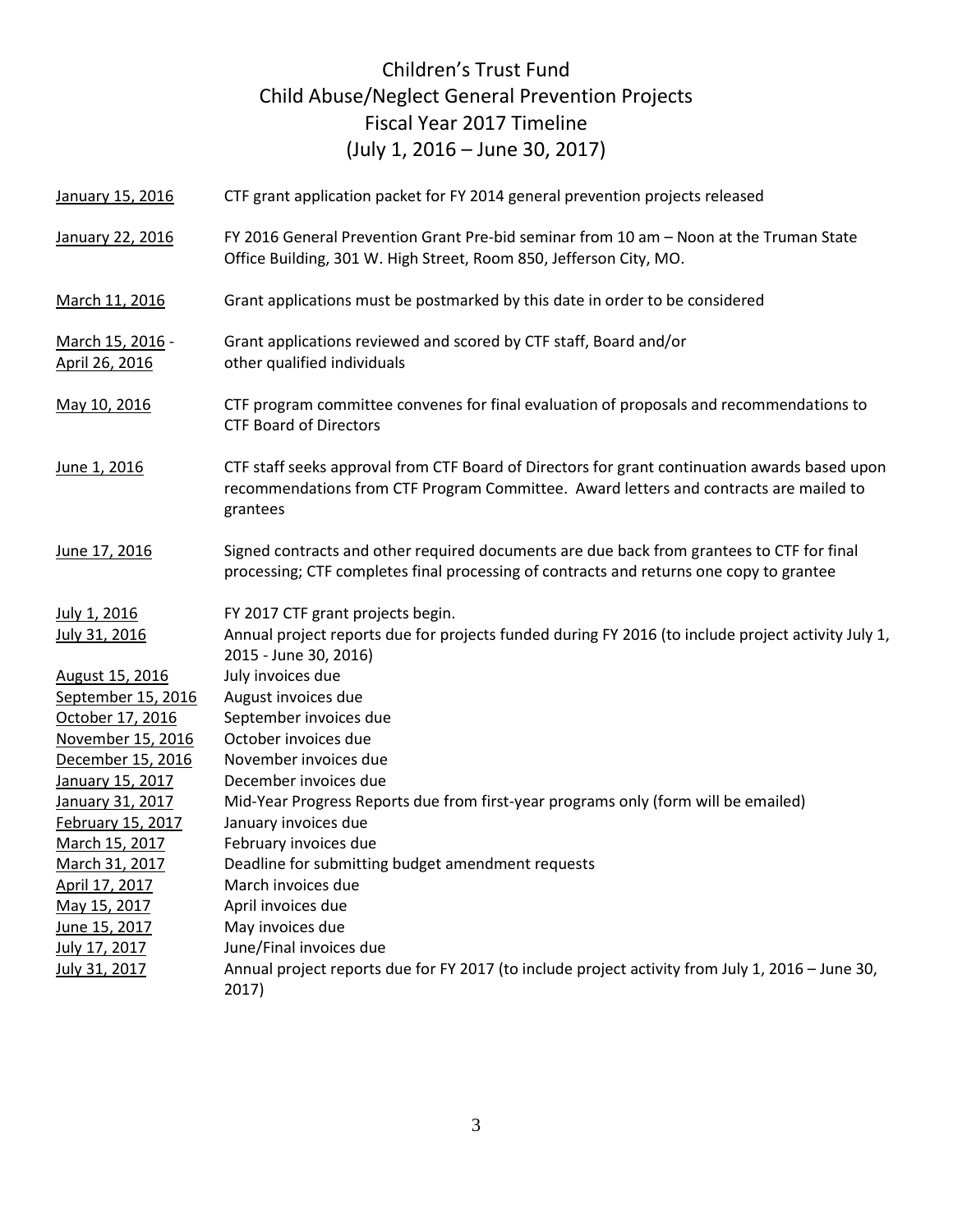### **Children's Trust Fund Regions**

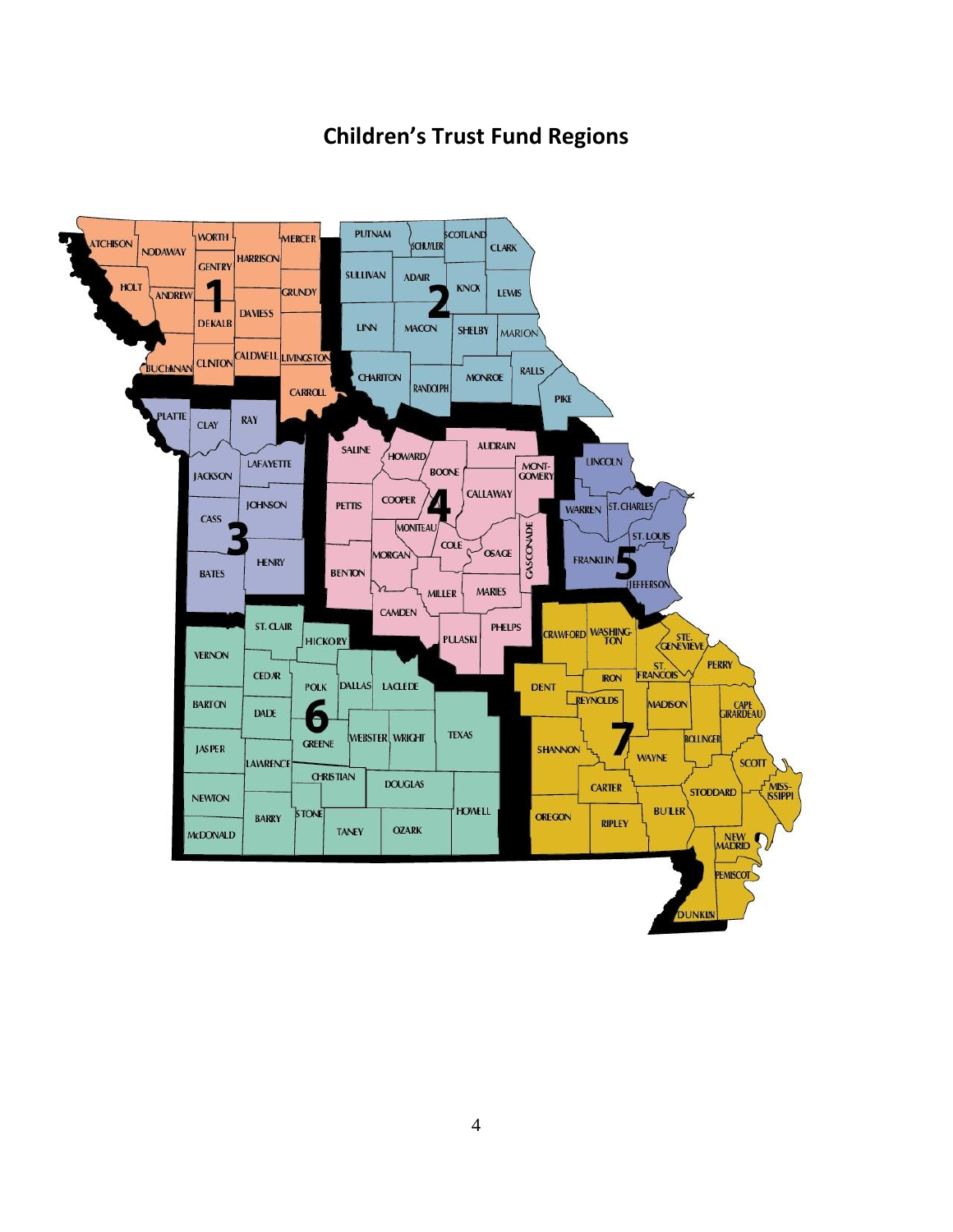## **CHILDREN'S TRUST FUND**

## GRANT APPLICATION

FISCAL YEAR 2017 (JULY 1, 2016 THROUGH JUNE 30, 2017)

## **EXHIBIT A**

**APP LICATION DEAD LINE:**

TO BE CONSIDERED FOR CTF FUNDING, APPLICATIONS MUST BE POSTMARKED BY FRIDAY, MARCH 11, 2016

> HARRY S TRUMAN STATE OFFICE BUILDING, ROOM 860 301 W. HIGH STREET, PO BOX 1641 JEFFERSON CITY, MO 65102-1641 [www.ctf4kids.org](http://www.ctf4kids.org/) Phone: 573-751-5147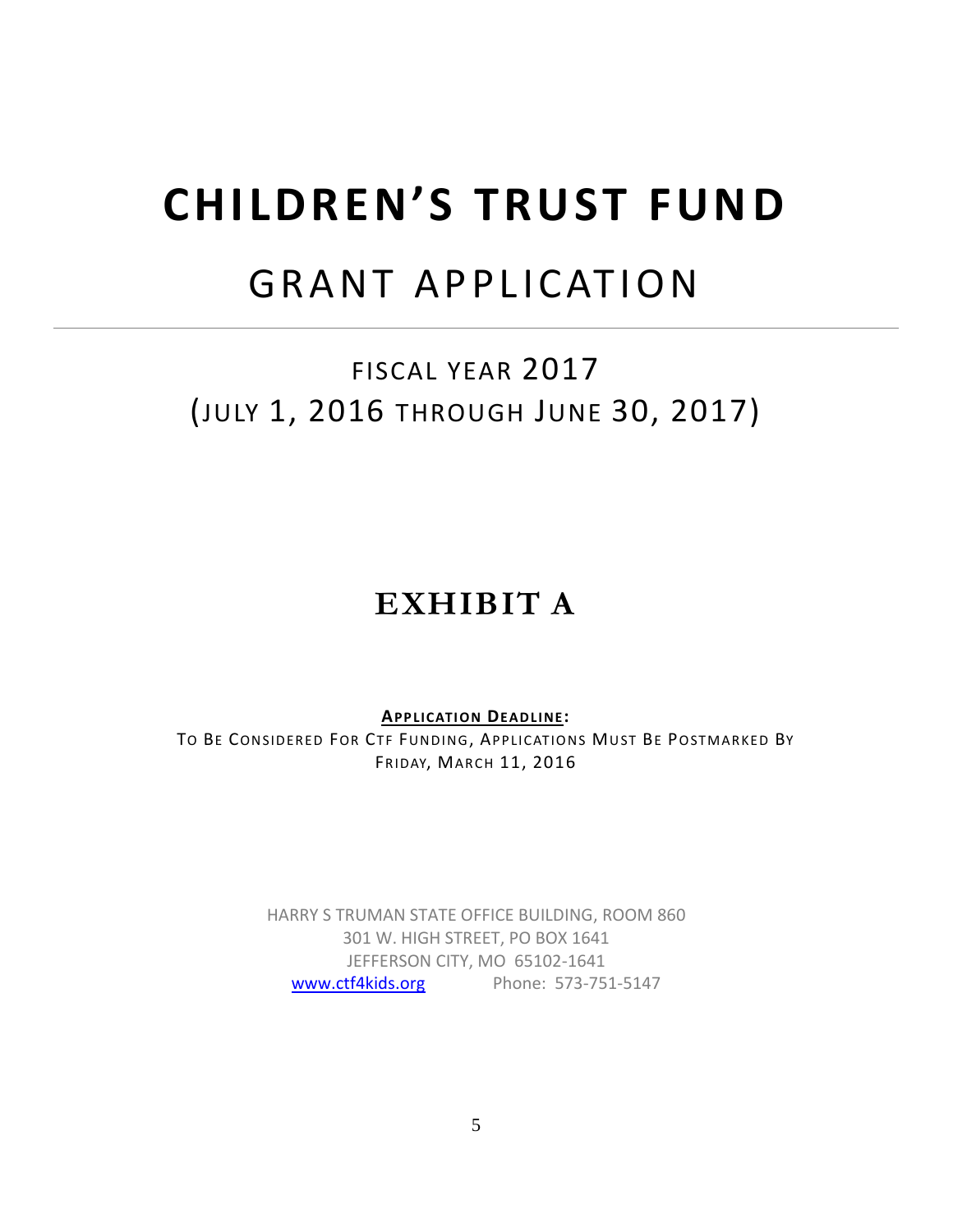#### **CHILDREN'S TRUST FUND PROJECT GRANT APPLICATION COVER SHEET (5 POINTS MAXIMUM)**

| <b>Name of Applicant Agency:</b> |  |
|----------------------------------|--|
| <b>Address:</b>                  |  |
| City, State, Zip Code:           |  |
| <b>Telephone Number:</b>         |  |
| <b>Website Address:</b>          |  |
| <b>Federal Tax ID#:</b>          |  |

| <b>Tax Status of Applicant Agency:</b>   | NOTE: Incorporated or governmental tax exempt agencies                                                      |  |  |
|------------------------------------------|-------------------------------------------------------------------------------------------------------------|--|--|
|                                          | applying as the sponsoring agency for an unincorporated                                                     |  |  |
| Exempt under sec 501(c)3 of the IRS Code | association or coalition must attach a memorandum of                                                        |  |  |
| <b>Exempt governmental Unit</b>          | understanding indicating its willingness to be responsible for the<br>fiscal and programmatic requirements. |  |  |
| Other (specify)                          |                                                                                                             |  |  |

| <b>Primary Contact:</b>   | Email: |
|---------------------------|--------|
| <b>Exec Director/CEO:</b> | Email: |
| <b>Fiscal Officer:</b>    | Email: |

| <b>Project Name:</b>                                                                                                   |
|------------------------------------------------------------------------------------------------------------------------|
| Check the CTF Region(s) to be served: $\begin{vmatrix} 1 & 2 \end{vmatrix}$<br>   3    4    5    6<br><b>Statewide</b> |
| County(ies) where project will be implemented:                                                                         |

| Estimated # of Persons (Unduplicated) to be served by this project: | Primary $\Box$ Secondary $\Box$<br><b>Primary &amp; Secondary</b><br><b>Project Type:</b> |
|---------------------------------------------------------------------|-------------------------------------------------------------------------------------------|
| Children (17 & under)                                               | <b>Estimated Cost of Project per individual:</b>                                          |
| <b>Parents/Expectant Parents</b>                                    | <b>Estimated Cost of Project per family:</b>                                              |
| Other (Specify) !                                                   |                                                                                           |

| <b>Brief Summary of Target Population:</b>   |                                          |
|----------------------------------------------|------------------------------------------|
|                                              |                                          |
|                                              |                                          |
| Total Annual Budget of Applicant Agency:     | <b>Total Prevention Project Budget:</b>  |
| <b>Overall Agency Administrative Cost %:</b> | <b>Dollar Amount requested from CTF:</b> |

**CTF Request is % of Total Project Budget**

**Overall Agency Administrative Cost %:**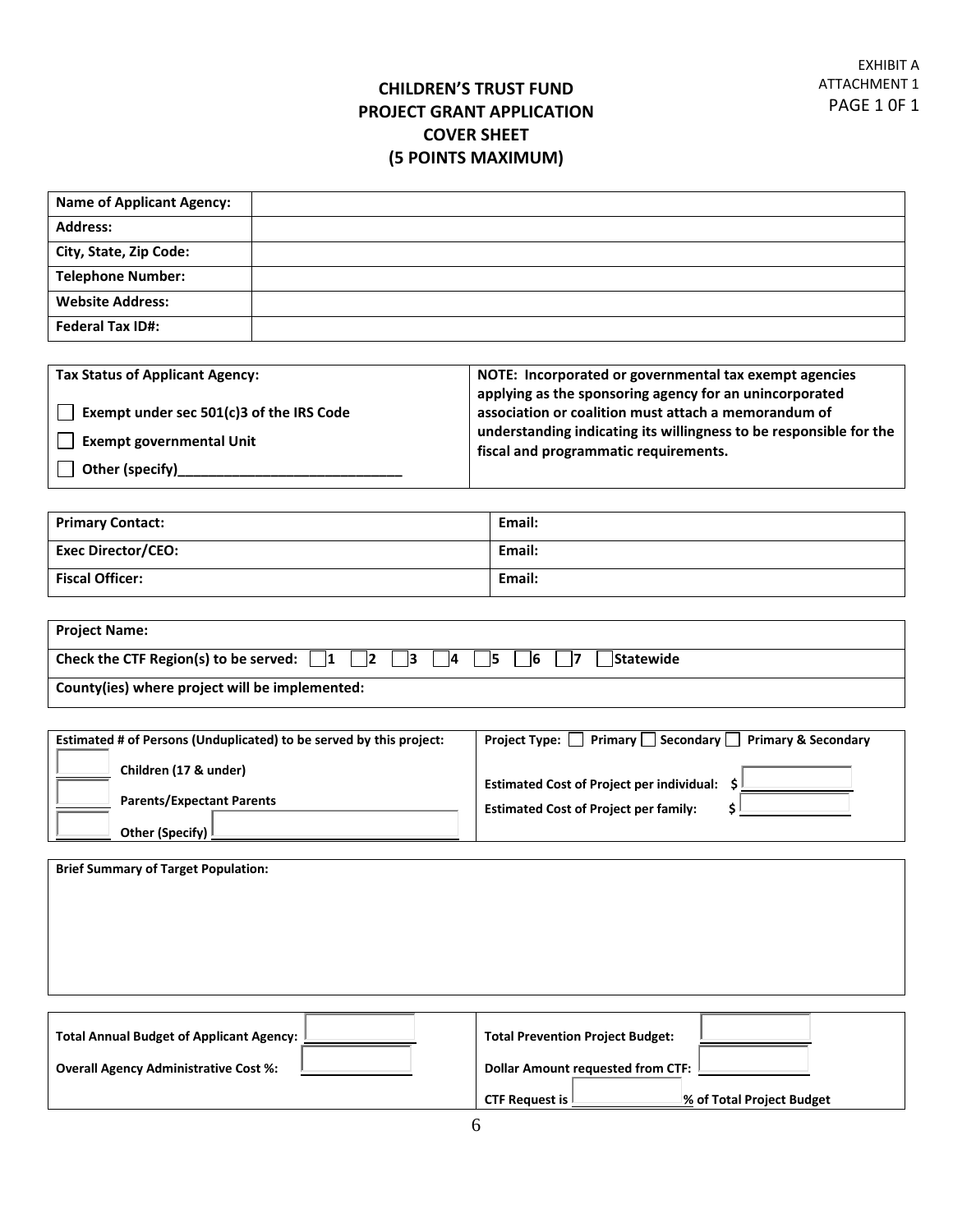#### **CHILDREN'S TRUST FUND GRANT APPLICATION PROJECT ABSTRACT (30 POINTS MAXIMUM)**

| AGENCY OR ORGANIZATION: L |  |
|---------------------------|--|
| <b>PROJECT TITLE:</b>     |  |

The project abstract shall include a description of each of the following categories. Each section should be addressed completely. Please limit project abstract to no more than twelve (12) typed pages.

**Project Summary:** Provide a summary of the proposed project. Please note the evidence-based model/promising practice on which the proposed project is based.

**Statement of Need/Background:** Provide information which clearly and concisely supports the need for the prevention project or issue to be addressed.

**Target Population:** Describe the specific target population to be served by this project and how they will be identified and recruited.

**Goal(s):** State the goal(s) of the proposed project. *Goals* are broad, general statements of what the proposed project intends to accomplish.\*

**Objectives:** State the objectives for the proposed project. *Objectives* are specific, measurable steps that work towards meeting the goal(s).\*

**Outcomes:** List the anticipated outcomes of the project. What will be different or changed as a result of this project?\*

**Methods, Strategies, Interventions & Outputs:** How will the desired outcomes be accomplished?\*

**Evaluation:** Discuss how the objectives, outcomes and overall effectiveness of the project will be measured. Include what and how data will be collected, analyzed and used or shared.\*

*\*Should be consistent with the Action Plan.*

**Role of Consumer/Participants:** Describe in what ways the consumer/participants will be involved in the prevention project and discuss ways the project will be based upon identifying the family/participant's strengths (strength-based).

**Coordination of Services:** Describe how your agency collaborates and/or coordinates with other service providers in the community. If collaboration/coordination opportunities are limited due to few other available services, please explain.

**Sustainability:** Describe how the project will be sustained after CTF funding ends.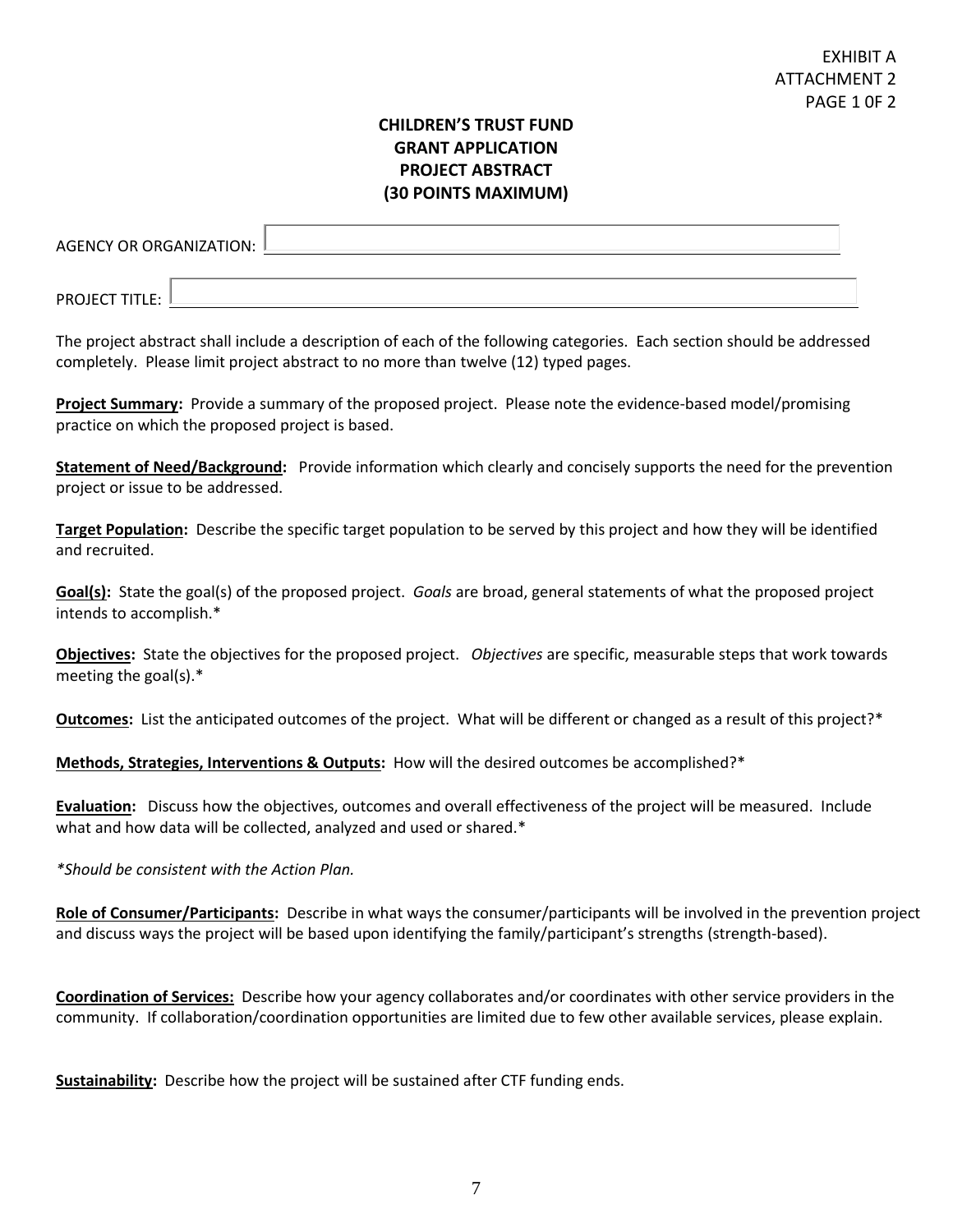#### **CHILDREN'S TRUST FUND GRANT APPLICATION PROJECT ABSTRACT - Continued**

**Protective Factors:** Describe how the project will incorporate the following protective factors: Refer to the "Strengthening Families Framework" (Appendix 1) for additional information on the five protective factors or visit [http://www.cssp.org/reform/strengthening-families.](http://www.cssp.org/reform/strengthening-families) Expand table as necessary to address each protective factor.

| <b>Protective Factor (PF)</b>                    | Description of how proposed project will incorporate/address PF |
|--------------------------------------------------|-----------------------------------------------------------------|
| (1) parental resilience                          |                                                                 |
| (2) social connections                           |                                                                 |
| (3) knowledge of parenting and child development |                                                                 |
| (4) concrete support in times of need            |                                                                 |
| (5) social and emotional competence of children  |                                                                 |

**BONUS Points Available:** The National Alliance of Children's Trust and Prevention Funds has developed, and offers free of charge, an on-line training program addressing the Protective Factors. The training includes seven modules. A maximum of three (3) bonus points will be awarded to grant applicants who have at least one program staff member complete the first module (includes seven lessons) – *An Introduction to the Protective Factors* which takes one-two hours to complete. Applicants will need to submit a certificate of completion with their application to receive the bonus points.

To access the training, follow this link: [http://www.ctfalliance.org/onlinetraining.htm.](http://www.ctfalliance.org/onlinetraining.htm)

For successful applicants, all CTF-supported staff will be required to complete all seven modules within the first year of funding.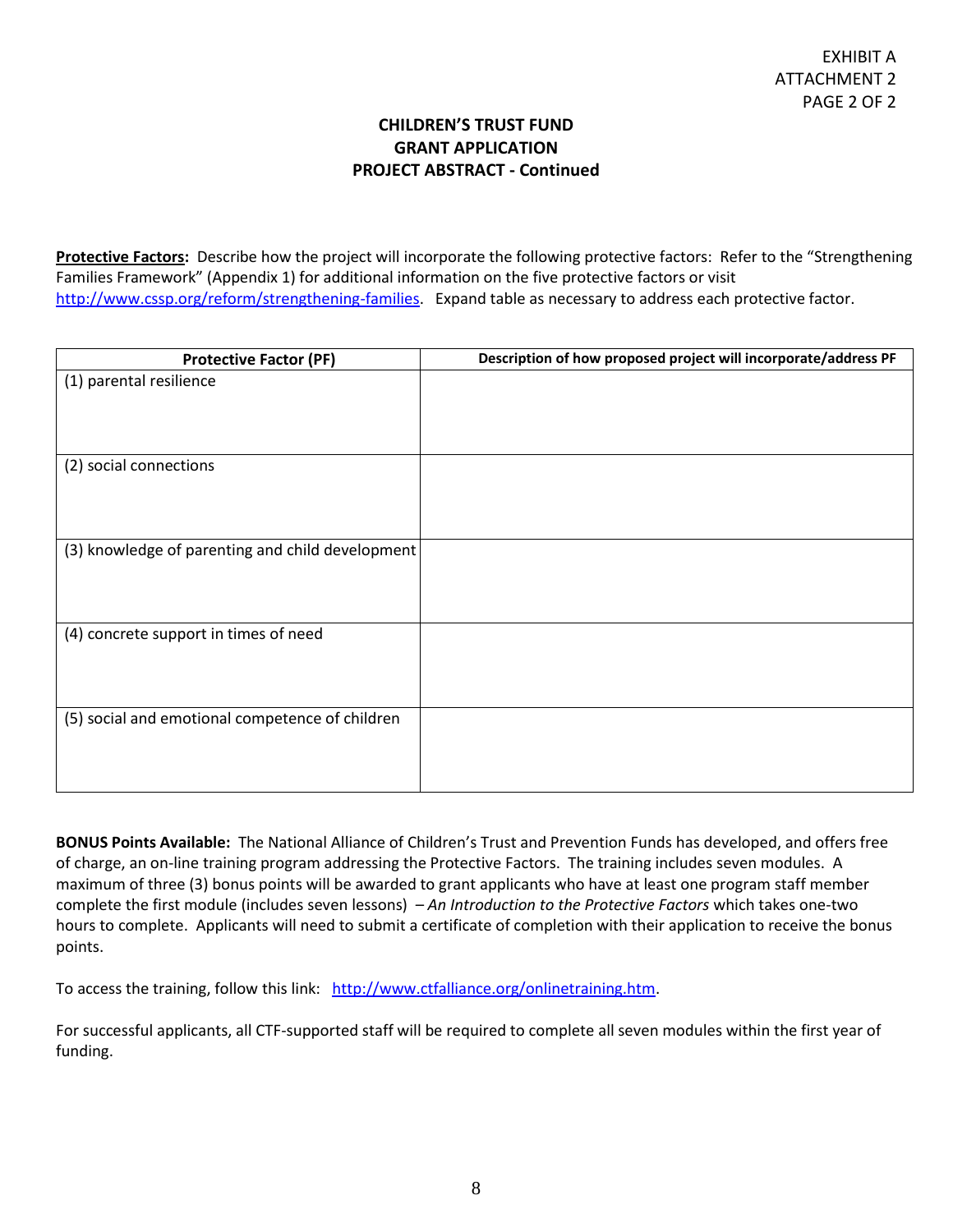#### **CHILDREN'S TRUST FUND GRANT APPLICATION AGENCY / ORGANIZATION HISTORY & QUALIFICATIONS (5 POINTS MAXIMUM)**

#### **PURPOSE OF ORGANIZATION** - If non-profit, please attach documentation to verify status:

**HISTORY** - Briefly describe the history of the agency/organization, including how it began and why:

**CTF GRANT HISTORY -** List any grants received from the Children's Trust Fund within the last ten (10) years. Please include years in which funding was received and amount of funding:

**CAPACITY -** Describe the capacity and qualifications of the agency/organization to implement the proposed project**:** 

**BOARD MEMBERS** - List all Board members and include their length of term on the board: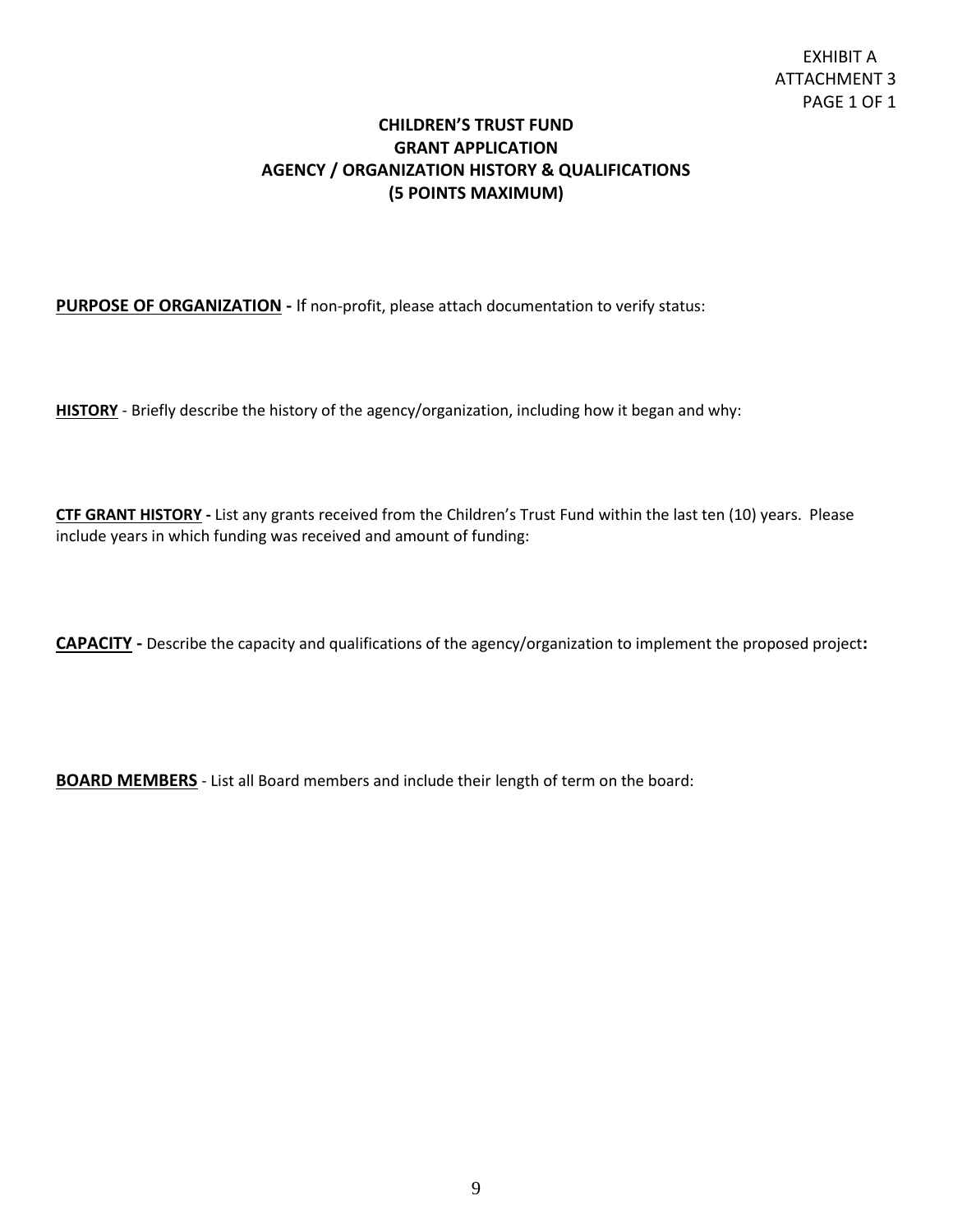#### **CHILDREN'S TRUST FUND GRANT APPLICATION CORE DATA (5 POINTS MAXIMUM)**

CORE DATA: Provide the following required information for the proposed service area. Please use the most recent statistics available. All data should be relevant to the service area.

COUNTY NAME(S): \_\_\_\_\_\_\_\_\_\_\_\_\_\_\_\_\_\_\_\_\_\_\_\_\_\_\_\_\_\_\_\_\_\_\_\_\_\_\_\_\_\_\_\_\_\_\_\_\_\_\_\_\_\_\_\_\_\_\_\_\_\_\_\_\_\_\_\_\_\_\_\_\_ SOURCE & YEAR FOR STATISTICS: \_\_\_\_\_\_\_\_\_\_\_\_\_\_\_\_\_\_\_\_\_\_\_\_\_\_\_\_\_\_\_\_\_\_\_\_\_\_\_\_\_\_\_\_\_\_\_\_\_\_\_\_\_\_\_\_\_\_\_\_\_ TOTAL POPULATION (of area to be served): \_\_\_\_\_\_\_\_\_\_\_\_\_\_\_\_\_\_\_\_\_\_\_\_\_\_\_\_\_\_\_\_\_\_\_\_\_\_\_\_\_\_\_\_\_\_\_\_\_\_\_\_\_ TOTAL # OF CHILDREN (17 and under): \_\_\_\_\_\_\_\_\_\_\_\_\_\_\_\_\_\_\_\_\_\_\_\_\_\_\_\_\_\_\_\_\_\_\_\_\_\_\_\_\_\_\_\_\_\_\_\_\_\_\_\_\_\_\_\_\_ TOTAL NUMBER OF CHILD ABUSE/NEGLECT CASES REPORTED: #OF FAMILY ASSESSMENT INCIDENTS/SERVICES NEEDED: \_\_\_\_\_\_\_\_\_\_\_\_\_\_\_\_\_\_\_\_\_\_\_\_\_\_\_\_\_\_\_\_\_\_\_\_\_\_\_\_\_ # OF SUBSTANTIATED INCIDENTS OF CHILD ABUSE & NEGLECT: \_\_\_\_\_\_\_\_\_\_\_\_\_\_\_\_\_\_\_\_\_\_\_\_\_\_\_\_\_\_\_\_\_\_\_\_ # OF CASES OF SEXUAL ABUSE:  $\blacksquare$ # OF CASES OF PHYSICAL ABUSE: \_\_\_\_\_\_\_\_\_\_\_\_\_\_\_\_\_\_\_\_\_\_\_\_\_\_\_\_\_\_\_\_\_\_\_\_\_\_\_\_\_\_\_\_\_\_\_\_\_\_\_\_\_\_\_\_\_\_\_\_\_ # OF CASES OF NEGLECT: \_\_\_\_\_\_\_\_\_\_\_\_\_\_\_\_\_\_\_\_\_\_\_\_\_\_\_\_\_\_\_\_\_\_\_\_\_\_\_\_\_\_\_\_\_\_\_\_\_\_\_\_\_\_\_\_\_\_\_\_\_\_\_\_\_\_\_

# OF CHILD FATALITIES DUE TO CHILD ABUSE &/OR NEGLECT: \_\_\_\_\_\_\_\_\_\_\_\_\_\_\_\_\_\_\_\_\_\_\_\_\_\_

Sources of data include Missouri KidsCount [\(http://www.oseda.missouri.edu/kidscount/](http://www.oseda.missouri.edu/kidscount/)), DSS/Children's Division Child Abuse & Neglect Annual Report [\(http://dss.mo.gov/re/pdf/can/2014-missouri-child-abuse-neglect-annual-report.pdf](http://dss.mo.gov/re/pdf/can/2014-missouri-child-abuse-neglect-annual-report.pdf)), and Missouri State Technical Assistance Team Child Fatality Report [\(http://dss.mo.gov/re/pdf/cfrar/2014-child-fatality](http://dss.mo.gov/re/pdf/cfrar/2014-child-fatality-review-program-annual-report.pdf)[review-program-annual-report.pdf\)](http://dss.mo.gov/re/pdf/cfrar/2014-child-fatality-review-program-annual-report.pdf).

SUPPLEMENTAL INFORMATION: List below any other relevant data, and the source and year for that data, which would support the need for the prevention project in the target area (i.e. teen pregnancy rates if proposing a teen parent program). You may continue onto a new page.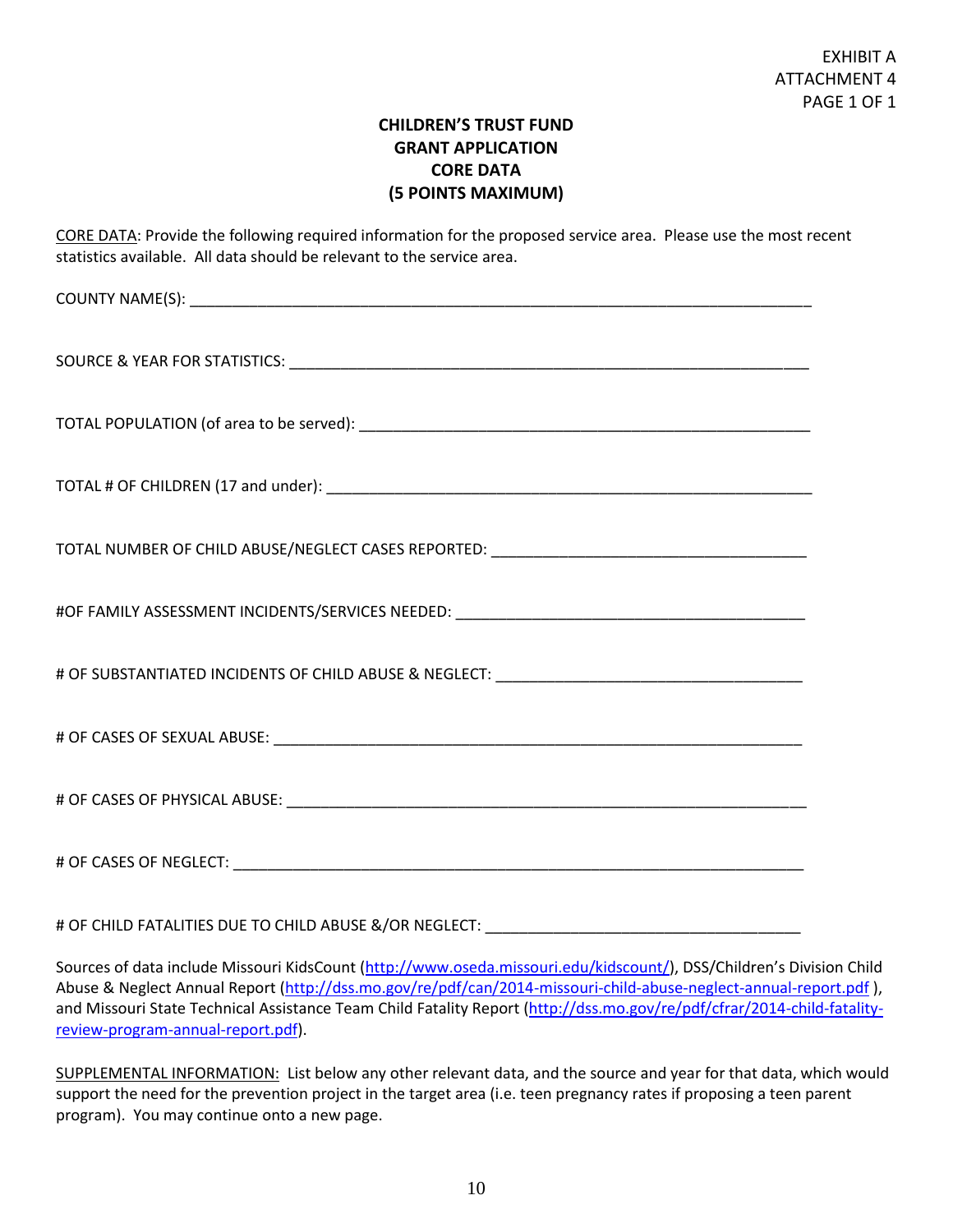#### **CHILDREN'S TRUST FUND GRANT APPLICATION ACTION PLAN (20 POINTS MAXIMUM)**

Attach additional pages as needed. Complete a separate sheet for each objective/outcome.

| <b>GOAL:</b>                          |           |                          |                   |                 |
|---------------------------------------|-----------|--------------------------|-------------------|-----------------|
| OBJECTIVE:                            |           |                          |                   |                 |
|                                       |           |                          |                   |                 |
| OUTCOME:                              |           |                          |                   |                 |
|                                       |           |                          |                   |                 |
| PREVENTION ACTIVITY                   | OUTPUT(S) | <b>TARGET POPULATION</b> | RESPONSIBLE STAFF | <b>TIMELINE</b> |
|                                       |           |                          |                   |                 |
|                                       |           |                          |                   |                 |
|                                       |           |                          |                   |                 |
|                                       |           |                          |                   |                 |
|                                       |           |                          |                   |                 |
|                                       |           |                          |                   |                 |
| EVALUATION TOOL(S)/COLLECTION METHOD: |           |                          |                   |                 |
|                                       |           |                          |                   |                 |
|                                       |           |                          |                   |                 |
|                                       |           |                          |                   |                 |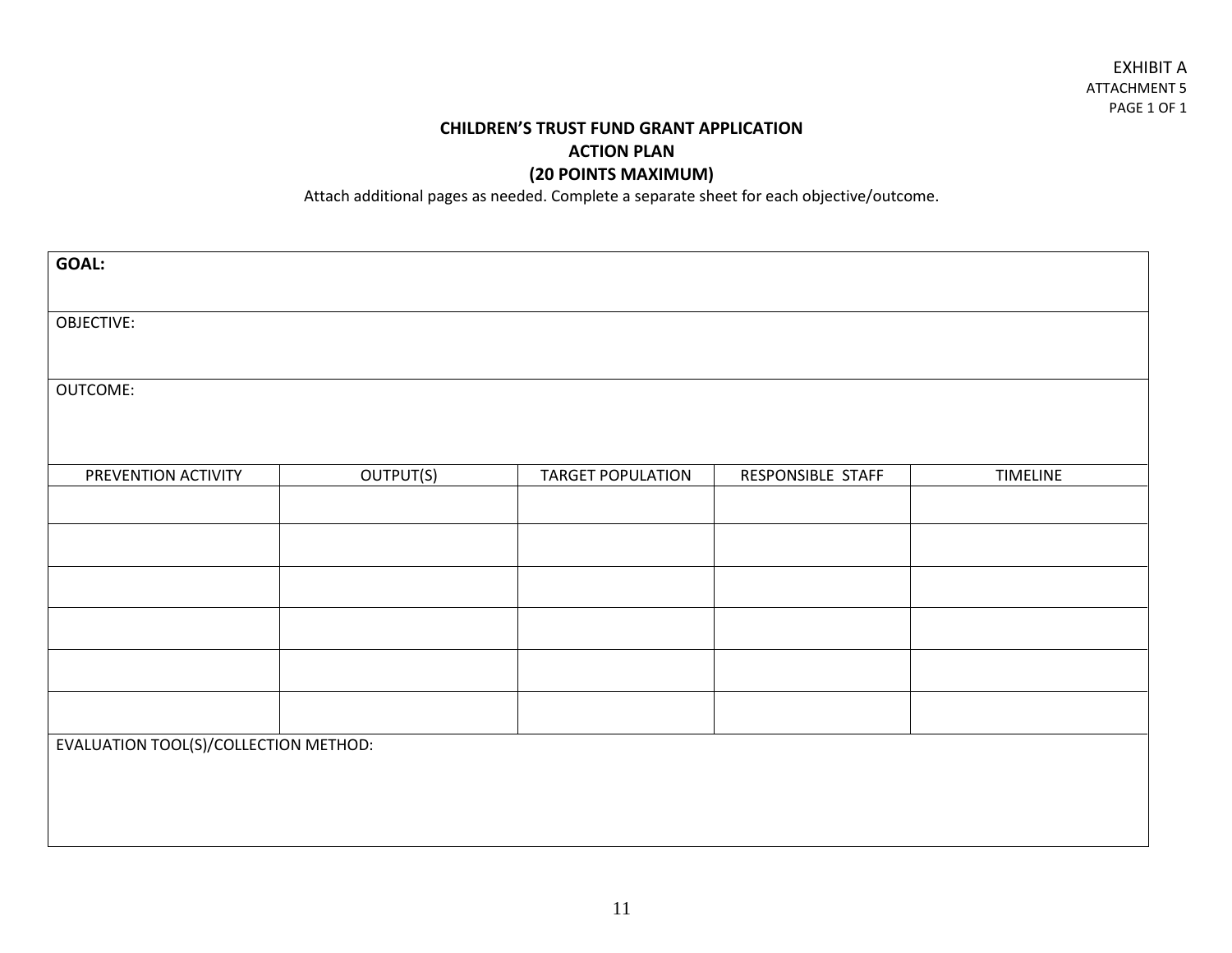#### **CHILDREN'S TRUST FUND GRANT APPLICATION PROMOTION SUMMARY (5 POINTS MAXIMUM)**

The applicant agency shall provide a brief statement of how it will recognize and promote the Children's Trust Fund in their community as it relates to their prevention project, including how they may be able to promote the CTF specialty license plate [\(http://ctf4kids.org/how-you-can](http://ctf4kids.org/how-you-can-help/license-plates/)[help/license-plates/\)](http://ctf4kids.org/how-you-can-help/license-plates/). Also explain, if applicable, how the project may be able to use existing CTF educational materials [\(http://ctf4kids.org/request](http://ctf4kids.org/request-for-literature/print-resources/)[for-literature/print-resources/\)](http://ctf4kids.org/request-for-literature/print-resources/).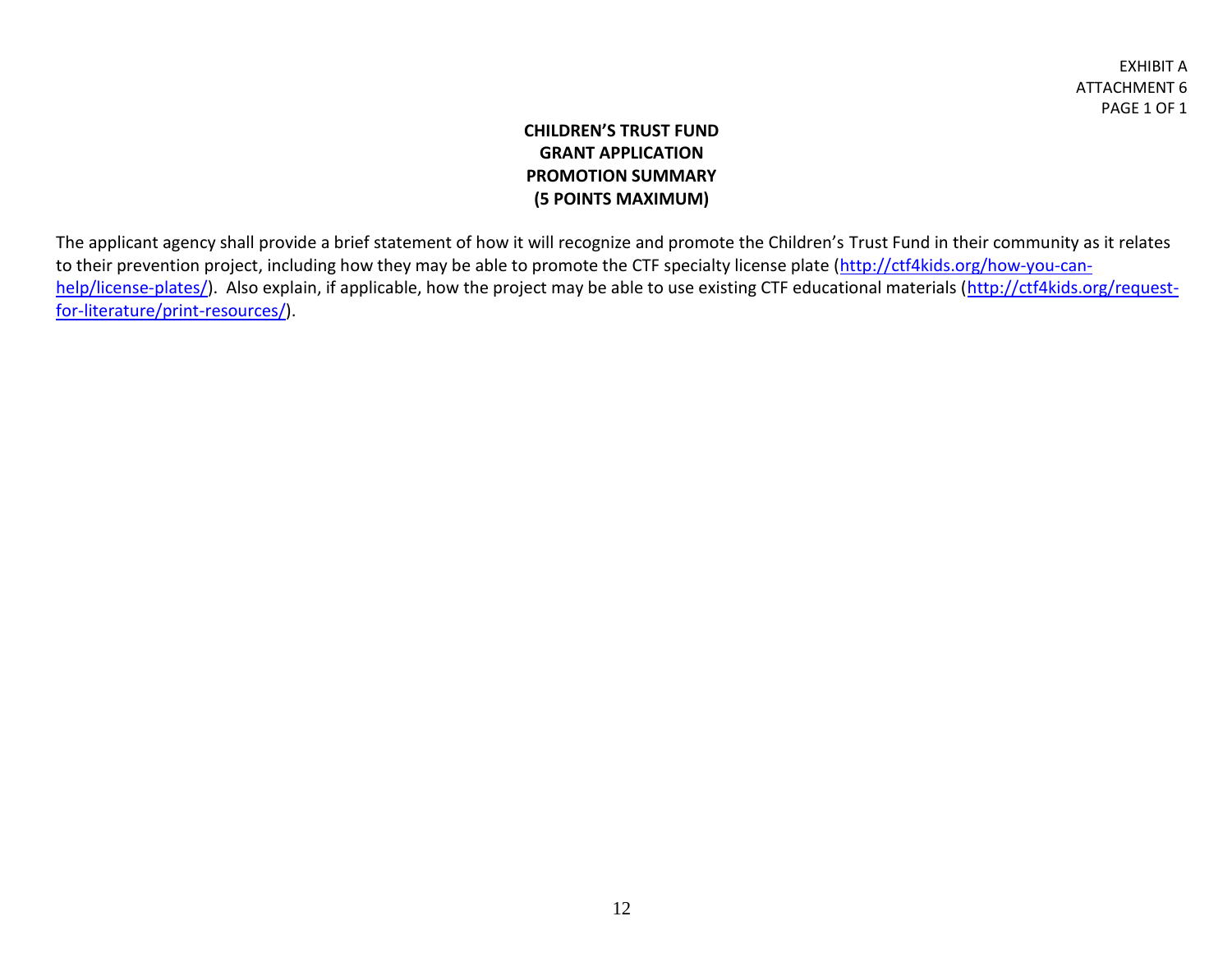#### **CHILDREN'S TRUST FUND GRANT APPLICATION PROJECT BUDGET** BUDGET DETAIL

#### **(10 POINTS MAXIMUM)**

This budget sheet is for the proposed project only. Do not provide the total agency budget on this sheet.

| <b>SECTION I. - EXPENSES</b>                                    | <b>CTF FUNDS REQUESTED</b> | OTHER FUNDING SOURCES | <b>TOTAL PROJECT BUDGET</b> |
|-----------------------------------------------------------------|----------------------------|-----------------------|-----------------------------|
| 1. Salaries and Wages                                           |                            |                       |                             |
| (Staff positions)                                               |                            |                       |                             |
| 2. Fringe Benefits                                              |                            |                       |                             |
| (Aggregate amount - not to exceed 30% of salary costs)          |                            |                       |                             |
| 3. Consultant & Contractual Services                            |                            |                       |                             |
| (Fees x hours)                                                  |                            |                       |                             |
| <b>TOTAL PERSONNEL EXPENSE</b> (total of categories 1-3)        |                            |                       |                             |
|                                                                 |                            |                       |                             |
| 4. Space Costs                                                  |                            |                       |                             |
| (Example: Rent, utilities & maintenance)                        |                            |                       |                             |
| 5. Consumable Supplies                                          |                            |                       |                             |
| (Example: Desk Top & paper supplies, postage)                   |                            |                       |                             |
| 6. Travel                                                       |                            |                       |                             |
| (Example: Mileage, accommodations for staff & consultants)      |                            |                       |                             |
| 7. Communications                                               |                            |                       |                             |
| (Example: basic & long distance service fees, Cell phone costs) |                            |                       |                             |
| <b>Non-consumable Supplies</b><br>8.                            |                            |                       |                             |
| (Example: desks, computers, etc.)                               |                            |                       |                             |
| <b>Program Related Expenses</b><br>9.                           |                            |                       |                             |
| (Example: Materials, meeting space, conference registration)    |                            |                       |                             |
| 10. Other Costs                                                 |                            |                       |                             |
| (Example)                                                       |                            |                       |                             |
| <b>TOTAL NON-PERSONNEL EXPENSES (total of 4-10)</b>             |                            |                       |                             |
| <b>TOTAL PROGRAM BUDGET</b> (total of 1-10)                     |                            |                       |                             |
| (Total personnel expense + total non-personnel expense)         |                            |                       |                             |

\*Details should be listed on the Budget Justification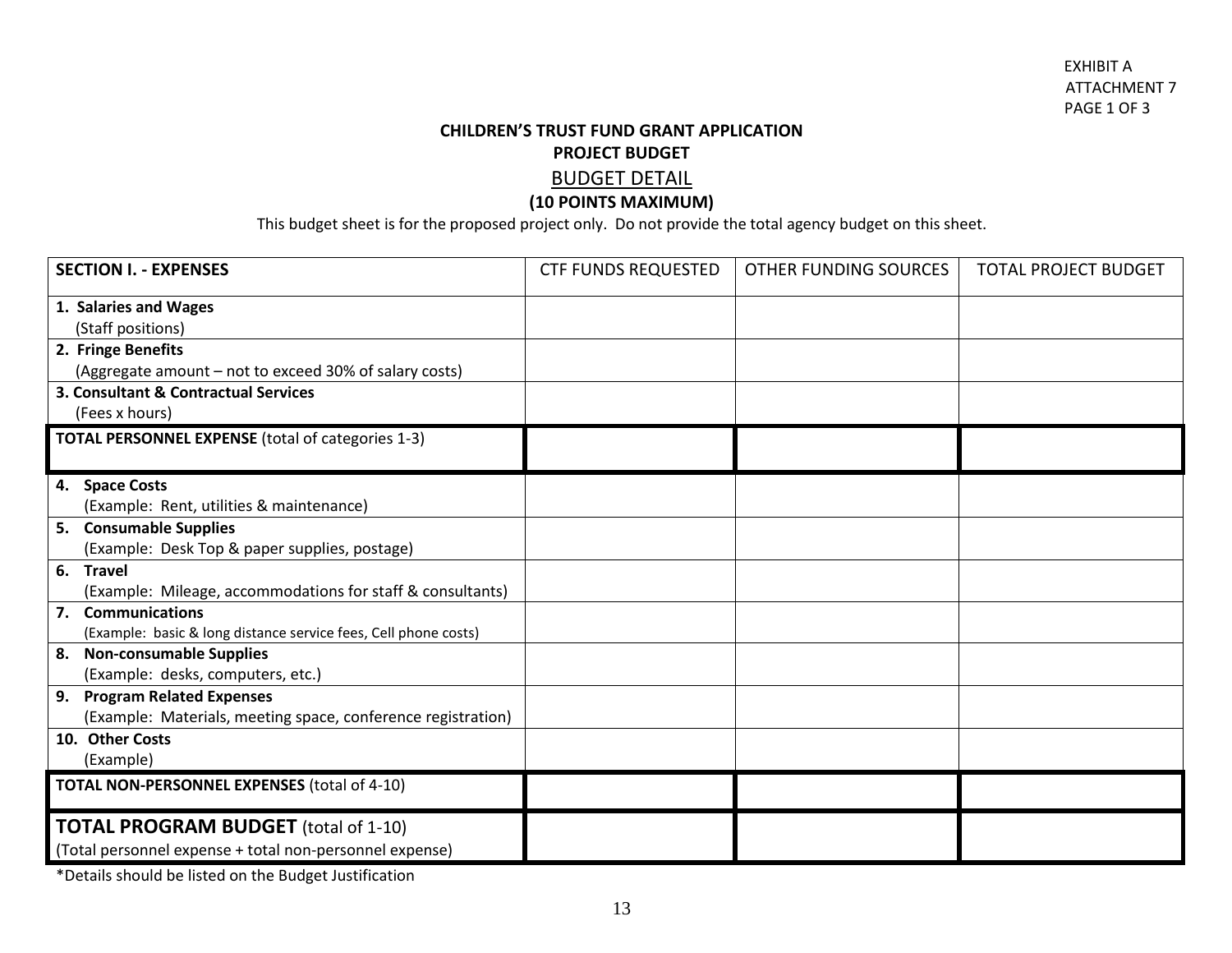#### **CHILDREN'S TRUST FUND GRANT APPLICATION** PROJECT INCOME & MATCH **(4 POINTS MAXIMUM)**

**This form should be completed by all applicants regardless if matching funds are required for the specific project year.** 

| Project year: _______                                                                                           | Match Percentage: _______ |  | Match Amount: \$ |  |
|-----------------------------------------------------------------------------------------------------------------|---------------------------|--|------------------|--|
| Type of Income                                                                                                  | Amount                    |  | Source           |  |
| A. Federal or State Grants<br>(Please list contracts out individually including amount and contract<br>number.) | \$                        |  |                  |  |
| <b>B.</b> Foundation Grants                                                                                     | \$                        |  |                  |  |
| C. Corporate Grants                                                                                             | \$                        |  |                  |  |
| <b>D.</b> Individual Contributions                                                                              | \$                        |  |                  |  |
| E. Donations                                                                                                    | \$                        |  |                  |  |
| <b>F. Special Events Proceeds</b>                                                                               | \$                        |  |                  |  |
| G. In-Kind Donations & Services                                                                                 | \$                        |  |                  |  |
| H. Total Requested from Children's Trust Fund                                                                   | \$                        |  |                  |  |
| <b>Miscellaneous</b>                                                                                            | \$                        |  |                  |  |
|                                                                                                                 | \$                        |  |                  |  |
| TOTAL PROGRAM INCOME                                                                                            |                           |  |                  |  |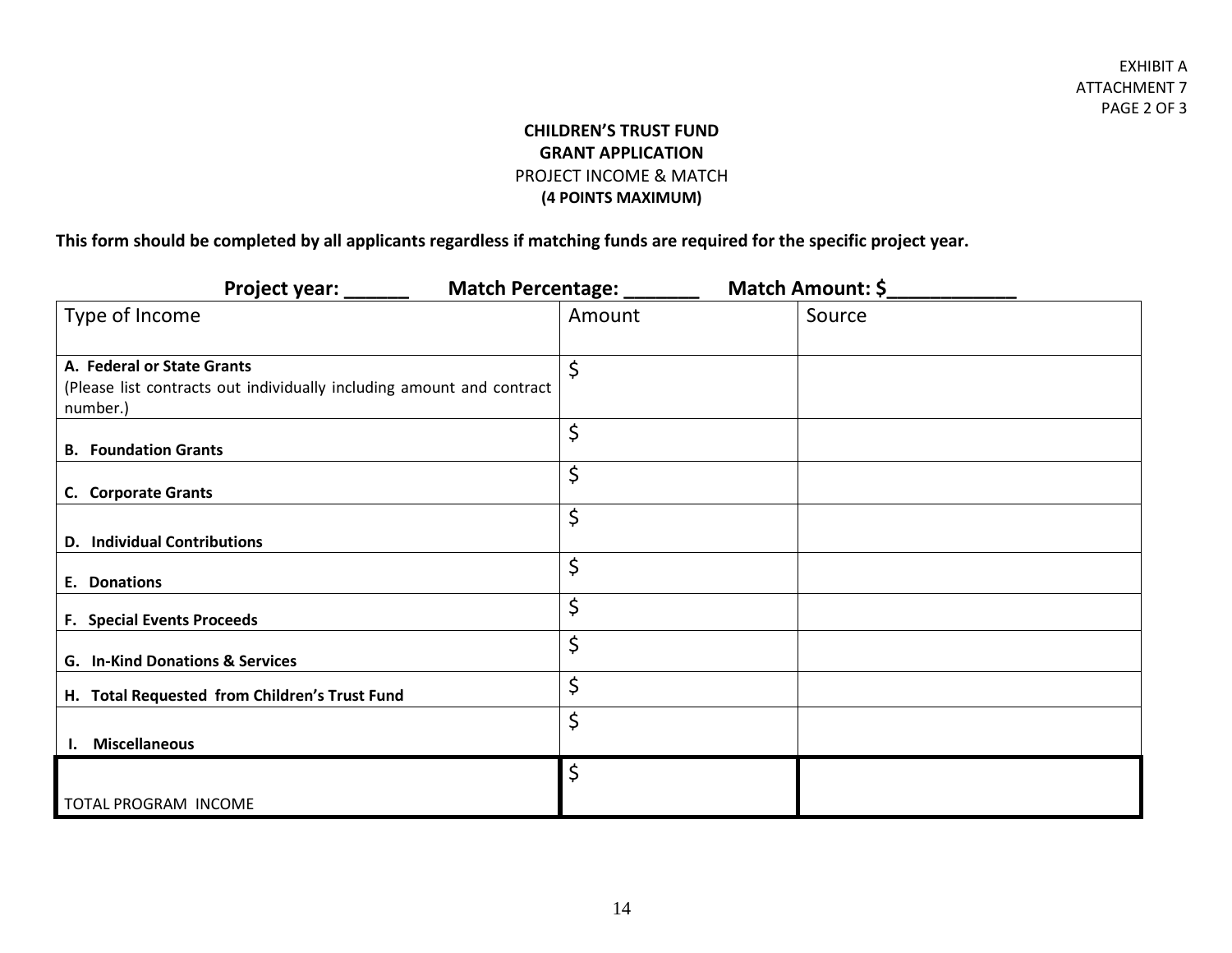EXHIBIT A ATTACHMENT 7 PAGE 3 OF 3

#### **CHILDREN'S TRUST FUND GRANT APPLICATION PROJECT BUDGET JUSTIFICATION (10 POINTS MAXIMUM)**

**BUDGET JUSTIFICATION:** Written justification must be made in the space below for every line item for which CTF funds are requested. The justification must include a basis for cost (how was the amount requested for each budget item determined) as well as an explanation of the requested items relevance to the proposed project. Job descriptions for any positions that CTF funds are being requested must be attached.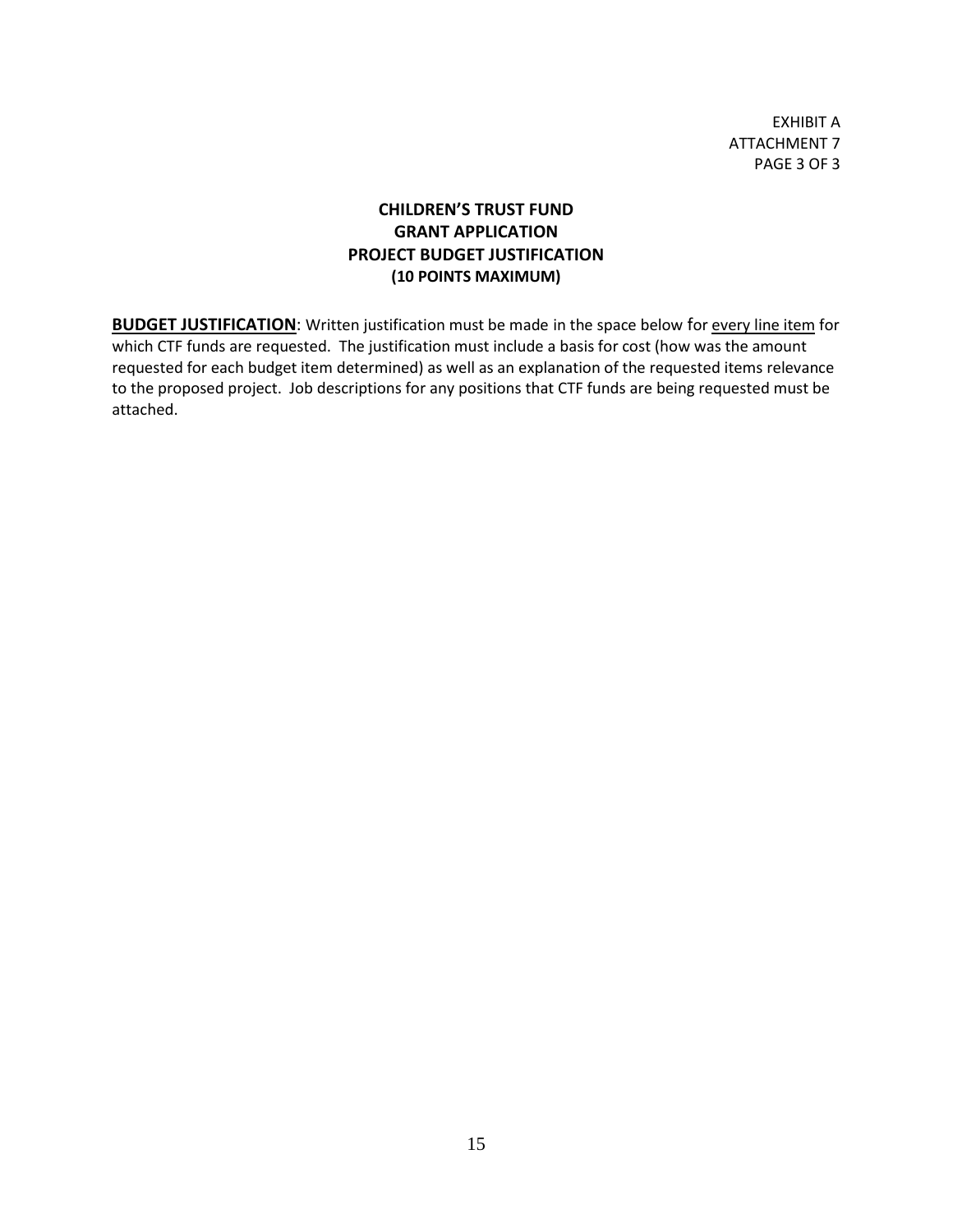EXHIBIT A ATTACHMENT 8 PAGE 1 OF 1

#### **CHILDREN'S TRUST FUND GRANT APPLICATION ASSURANCE/CERTIFICATION SIGNATURE PAGE**

I, the undersigned, certify that the statements in this grant application are true and complete to the best of my knowledge and accept, as to any grant awarded, the obligations to comply with all Children's Trust Fund special conditions specified in the grant award and contract.

I, the undersigned, certify that I have reviewed and understand all information contained in Exhibit A and Exhibit B, and understand that both Exhibit A and Exhibit B will be considered a part of any contractual agreement resulting from this application.

I, the undersigned, certify that in addition to the conditions mentioned before, will maintain accepted accounting procedures to provide for accurate and timely recording or receipt of fund (by source), expenditures (by items made from such funds) and of unexpended balances. I will establish controls, which are adequate to ensure that expenditures charged to grant activities are for allowable purposes, and that documentation is readily available to verify that such charges/expenses are accurate.

**Name:** 

 **Authorized Official Title**

Signature:

**Authorized Official Authorized Official Authorized Official Authorized Date**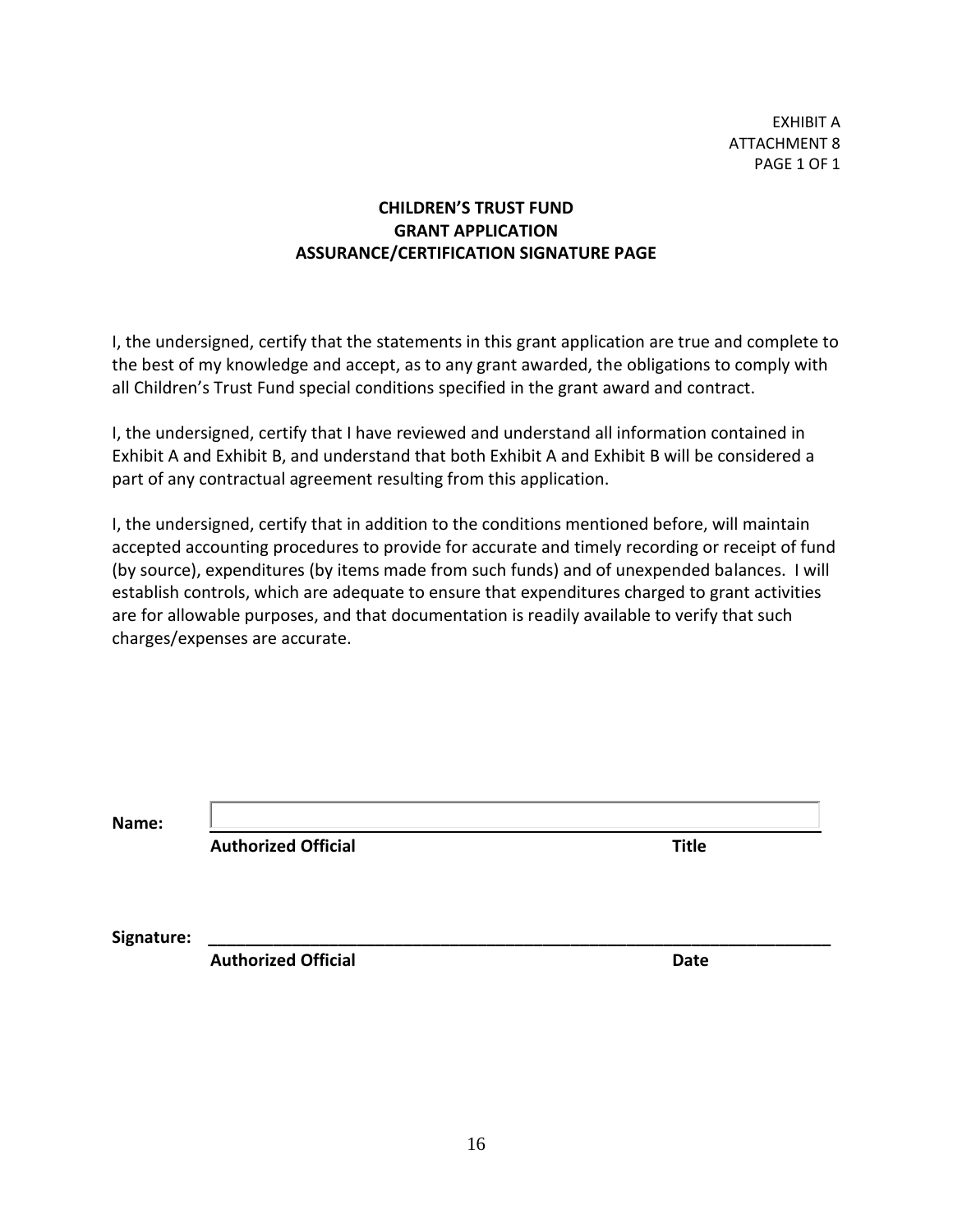## **Application Submission Checklist**

- □ Cover Sheet
- □ Project Abstract
- $\Box$  Protective Factors Training Certificate of Completion
- $\Box$  History and Qualifications
- □ Core Data
- □ Action Plan
- **CTF Promotion Summary**
- $\Box$  Project Budget (including Budget Detail, Project Income, and Budget Justification)
- $\Box$  Position Descriptions if requesting funds for personnel
- $\Box$  Assurances/Certification Signature Page with appropriate signatures
- $\Box$  Letters of Support (3)
- □ Agency/Organization Budget
- $\Box$  If applicable, photocopied or printed documentation specific to the curriculum or model that is being proposed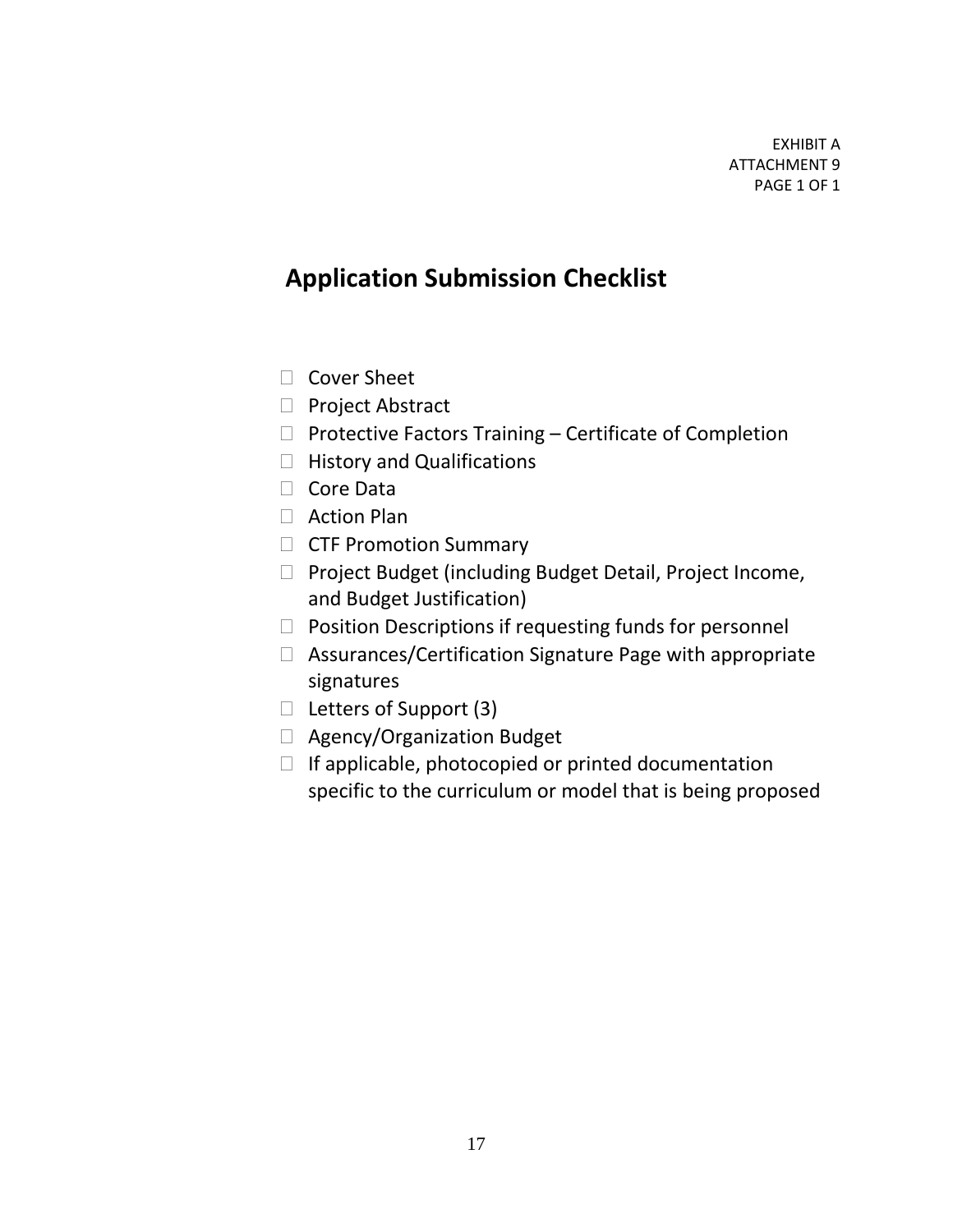# **Children's Trust Fund**

## **Notice of Availability of Child Abuse and Neglect Prevention Funds & Instructions**

## **EXHIBIT B**

## **Fiscal Year 2017 July 1, 2016 – June 30, 2017**

**Application Deadline To be considered for funding, applications must be postmarked by: Friday, March 11, 2016**

> Harry S Truman State Office Building, Room 860 301 West High Street Jefferson City, MO 65101 Website: [www.ctf4kids.org](http://www.ctf4kids.org/)  Phone: 573-751-5147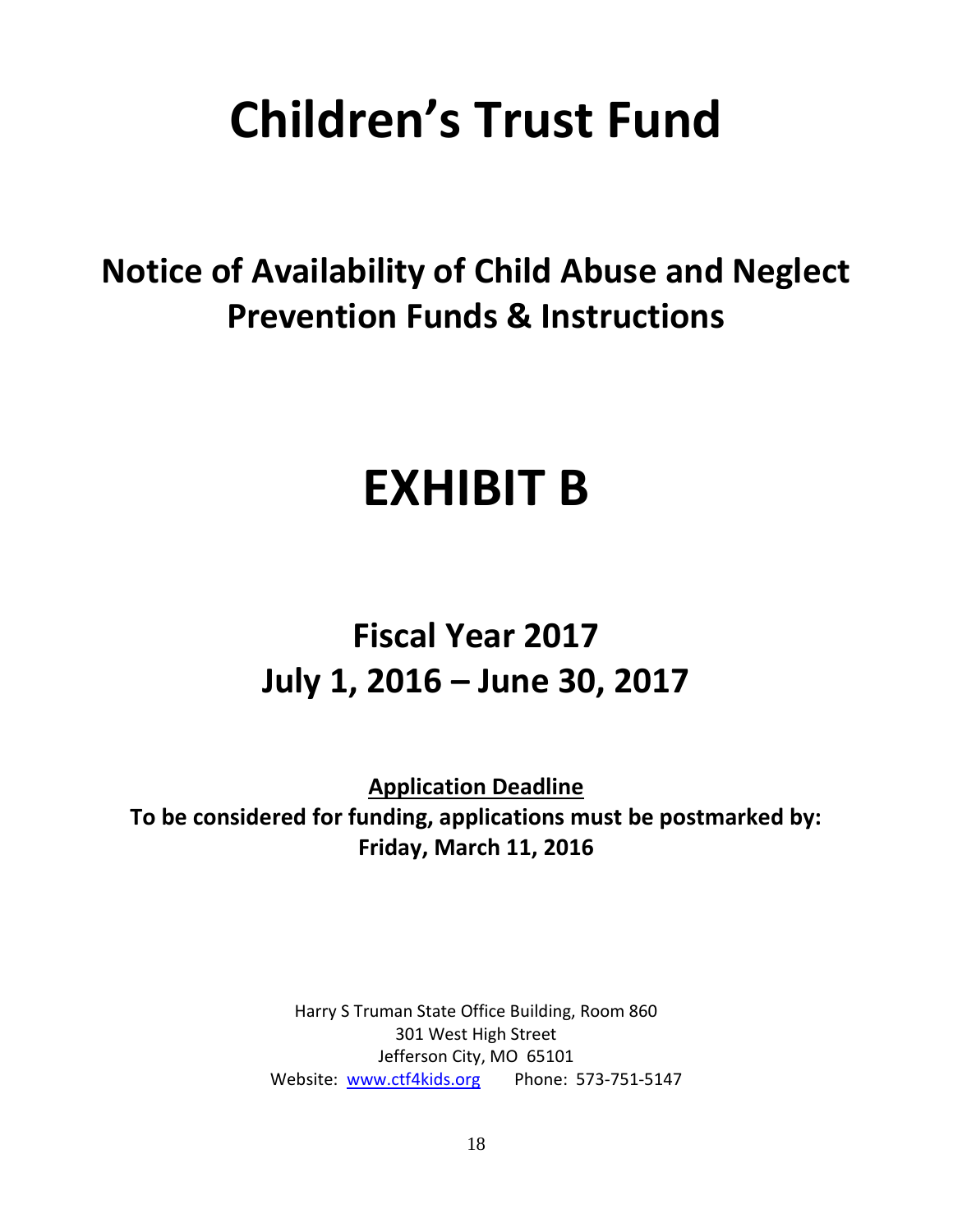#### **A. Introduction and Background Information**

The Children's Trust Fund (CTF) was established in 1983 by the Missouri General Assembly to insure efforts to prevent and alleviate the leading causes of child abuse and neglect. CTF is authorized to contract with public and private agencies, schools, and qualified individuals to establish community-based and statewide programs focused on preventing child abuse and neglect in Missouri.

CTF is administered by a Board of Directors comprised of seventeen public members and four members of the legislature. The Board establishes all administrative policies and awards all funding.

CTF is a Division of the Missouri State Office of Administration. CTF funding comes from interest income, the sales of a specialty license plate [\(http://ctf4kids.org/how-you-can-help/license-plates/\)](http://ctf4kids.org/how-you-can-help/license-plates/), dedicated fees on marriage licenses and vital records, voluntary contributions designated on Missouri state income tax returns, donations, and federal grants.

CTF prioritizes prevention programming that works to build Protective Factors known to reduce the risk of child abuse and neglect [\(http://www.cssp.org/reform/strengthening](http://www.cssp.org/reform/strengthening-families/resources/body/LiteratureReview.pdf)[families/resources/body/LiteratureReview.pdf\)](http://www.cssp.org/reform/strengthening-families/resources/body/LiteratureReview.pdf) and emphasizes this strength-based approach in it vision and mission statements:

#### **Vision – Strong Families, Safe Kids**

The Missouri Children's Trust Fund envisions children and families in a safe, nurturing and healthy environment, free from child abuse and neglect.

#### **Mission – Preventing Child Abuse and Neglect and Strengthening Missouri's Families**

The Missouri Children's Trust Fund works to prevent child abuse and neglect and strengthen families through:

- Grant Distribution;
- Education;
- Awareness; and
- Partnerships.

#### **B. Applicant Eligibility**

CTF is authorized to award grants to schools, public agencies and private, non-profit organizations (must submit verification of 501(c)3 status).

Funding is restricted to primary and/or secondary child abuse and neglect prevention projects (see Section D: Prevention Definitions).

CTF General Child Abuse and Neglect Prevention funds cannot be used to match federal Community Based Child Abuse Prevention funds.

Applicants must demonstrate capacity to design, develop, implement and administer prevention services that use specific strategies to identify, intervene with and assist at-risk families.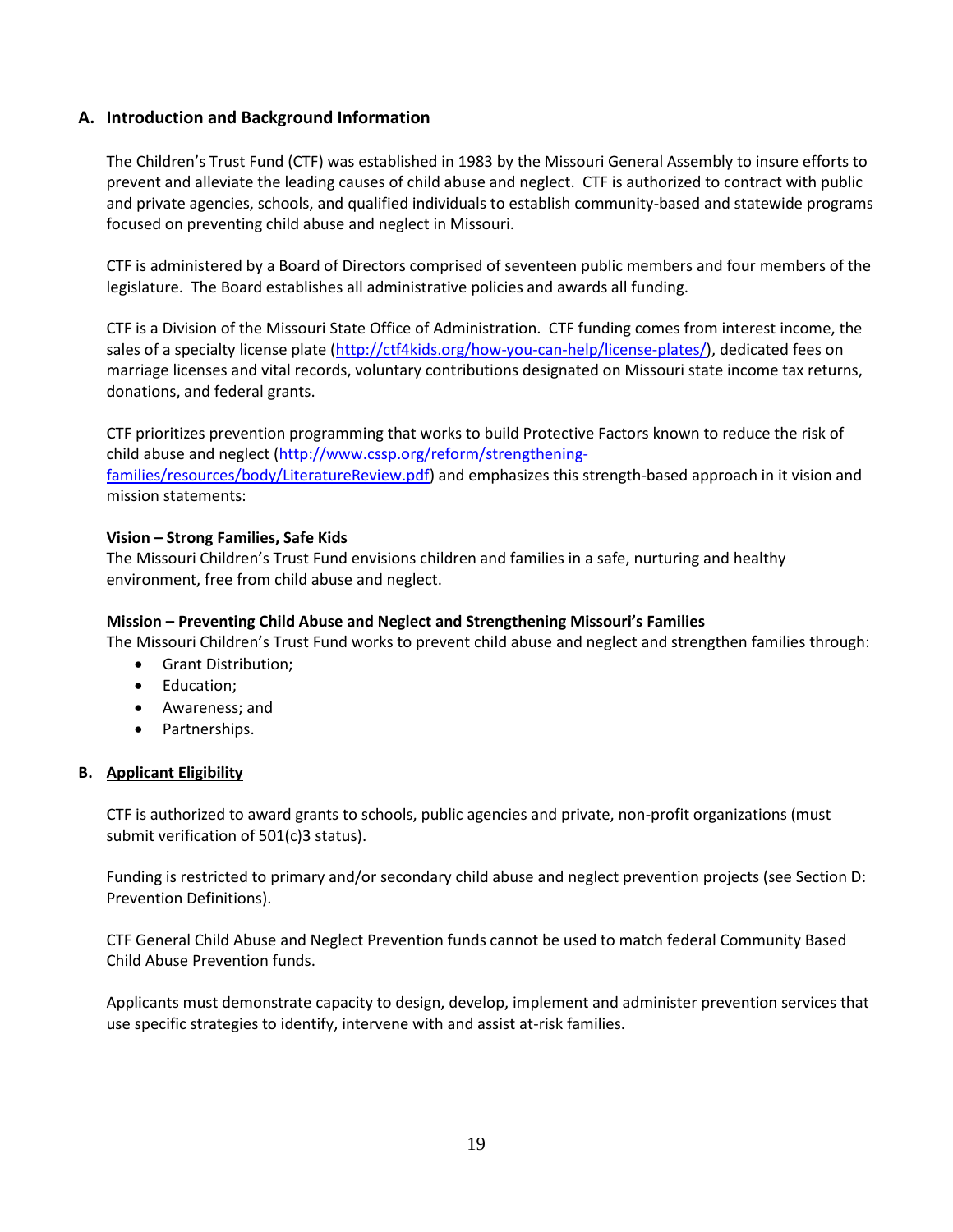#### **C. Priority Areas**

The following is a list of general program elements (Evidence-based, promoting Protective Factors, etc) that will be considered for each proposal. In addition, priority program areas are listed along with additional details that will be considered. All programs funded by CTF, regardless of focus, must be voluntary. **CTF funds cannot support court-ordered programming.**

#### **Evidence-Based/Evidence Informed Models:**

Applicants requesting CTF General Prevention grant funding for proposals based on an evidenced-based or evidence-informed child abuse prevention promising practice or model are given priority. Research indicates that there are child abuse prevention approaches that include programs that have shown promise in preventing child maltreatment. These approaches include, but are not limited to, home-based services/home visitation; parent education/parenting training; peer support/social support; early childhood education initiatives; crisis/respite care; child sexual abuse prevention; and family resource centers or provider network collaboratives.

Information regarding child abuse and neglect prevention models/promising practices may be researched at [http://friendsnrc.org/cbcap-priority-areas/evidence-base-practice-in-cbcap/evidence-based-program](http://friendsnrc.org/cbcap-priority-areas/evidence-base-practice-in-cbcap/evidence-based-program-directory)[directory.](http://friendsnrc.org/cbcap-priority-areas/evidence-base-practice-in-cbcap/evidence-based-program-directory)

*Note*: *If requesting funds for a project using an evidenced-based or evidence-informed child abuse prevention curriculum or promising practice/model, photocopied or printed information regarding the curriculum, practice or model must be attached to your proposal.*

#### **Strengthening Families/Protective Factors:**

Priority consideration will be given to proposals that work to promote/integrate one or more of the Strengthening Families Protective Factors. The Protective Factors:

- Benefit all families;
- Build on family strengths, mitigate abuse and neglect risks, and foster improved outcomes;
- Can be integrated into existing programs through small changes in everyday actions; and
- Are based on research and practice.

Information on the Strengthening Families Framework and the Protective Factors can be found at [http://www.cssp.org/reform/strengtheningfamilies.](http://www.cssp.org/reform/strengtheningfamilies)

#### **The Prevention of Child Sexual Abuse:**

The Task Force on the Prevention of Sexual Abuse of Children was created by Missouri state statute in 2011. The Task Force's final report outlines findings from research, public hearings and expert testimony. The report details twenty-two recommendations for preventing child sexual abuse.

Recommendations #1 - #4 are specific to community-based prevention. CTF strongly encourages all applicants to review the report, and consider how their programming (or their organization as a whole) might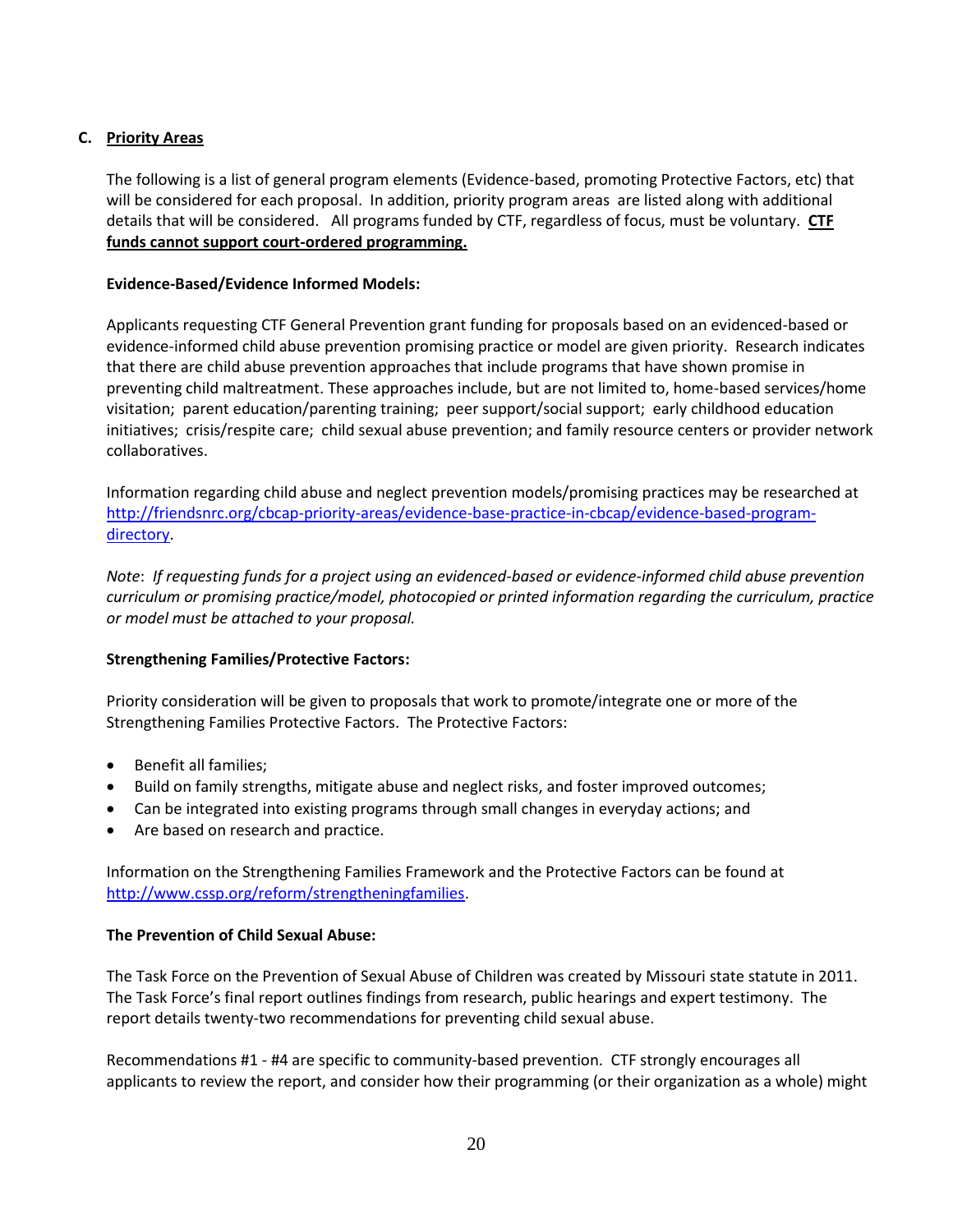work to implement the recommendations. The link to the report is provided below, along with links to other child sexual abuse prevention resources.

<http://missourikidsfirst.org/wp-content/uploads/2013/01/Task-Force-CSA-Report-final-and-printed.pdf> <http://www.nsvrc.org/publications/child-sexual-abuse-prevention-programs-children>

#### **Parenting Education and Support Programs:**

Parent Education and Support Programs that include the following will be given priority consideration:

- a) A primary purpose of the program must be child abuse and neglect prevention;
- b) Uses a set curriculum that is evidence/research-based or informed;
- c) Offers opportunities for practice and modeling of appropriate parenting behavior and skills;
- d) Increases knowledge and skills in the areas of child development, behavior management, and communication;
- e) Offers social support, information and/or referrals to assist parents/caregivers;
- f) Promotes parent leadership and engagement;
- g) Is delivered in an individual or group setting; and

Parent Education and Support Programs include, but are not limited to:

- a) Programs for pregnant or parenting teen mothers (including hospital or center-based);
- b) Father support programs (targeting adult and/or teen fathers);
- c) Programs for new parents;
- d) Programs for parents of special needs children;
- e) Programs that provide early, comprehensive support for parents;
- f) Programs that improve family stability and promotes early parenting skills development, especially in parents with very young children or young parental age;
- g) Programs that increase family ability to access resources, assistance and other opportunities; and
- h) Programs that foster healthy peer relationships among parents/caregivers.

#### **Home Visiting Programs:**

Home Visiting programs must include the following:

- a) A primary purpose must be the prevention of child abuse and neglect;
- b) Service delivery is provided in the client's home or other appropriate setting if warranted by circumstances;
- c) Uses research-informed or evidence-based curriculum or model;
- d) Adheres to staffing qualifications and training standards of the curriculum or model;
- e) Targets at-risk populations and includes planning for support and education;
- f) Uses opportunities for parent and child interaction in learning; and
- g) Provides home visiting clients with referrals to other services as needed.

#### **Crisis Care Programs:**

Crisis Nursery Services must include the following:

- a) A primary purpose must be the prevention of child abuse and neglect;
- b) Provides temporary, short-term child care for at-risk families; and
- c) Provides clients with information and referrals to social and other resources in the community.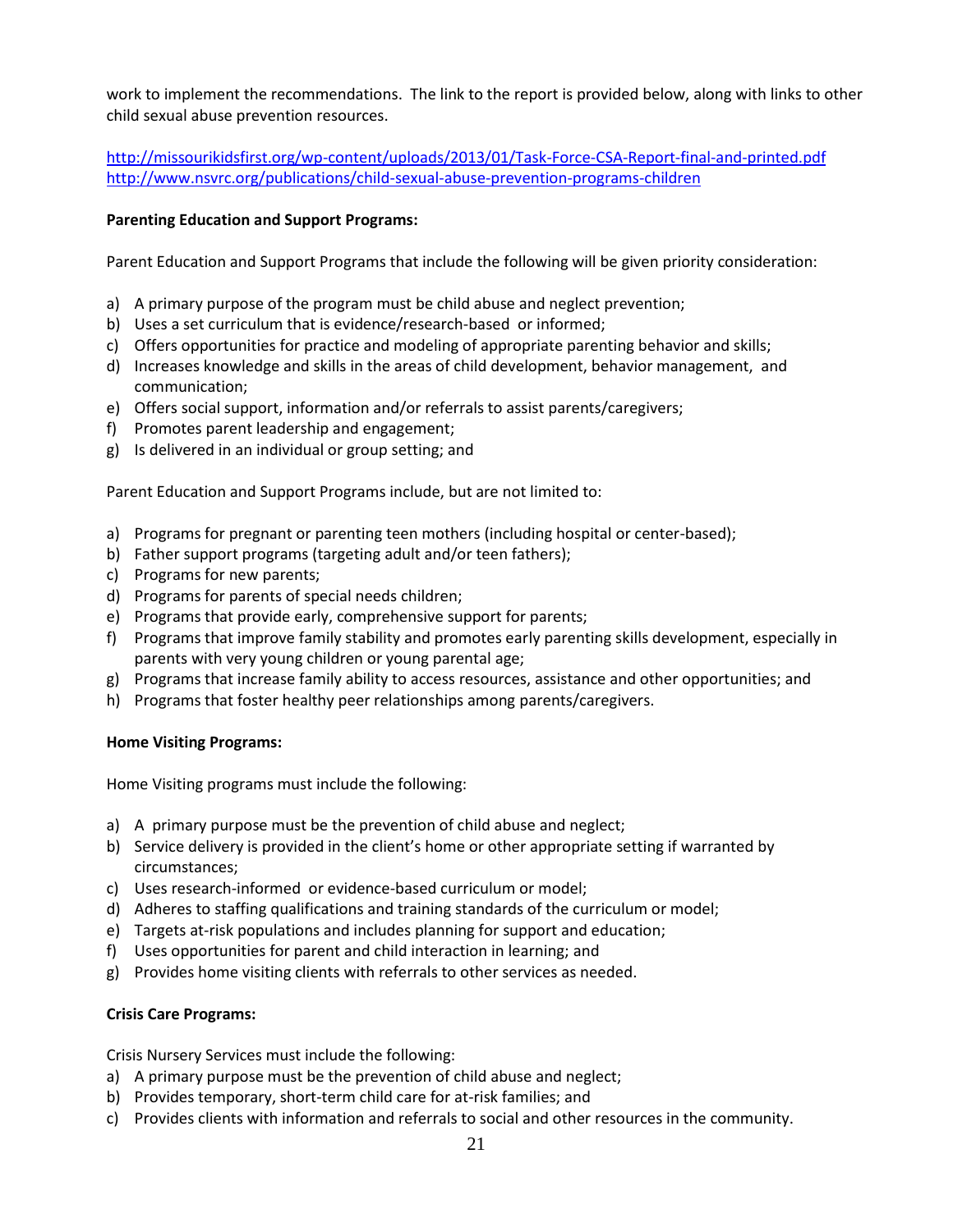#### **Mentoring Programs:**

All mentoring programs must include the following:

- a) A primary purpose of the program must be child abuse and neglect prevention;
- b) Conducts individual meetings with the mentor and mentee;
- c) Provides parenting education/information to mentee families;
- d) Provides social and learning opportunities for mentees; and
- e) Has measurable outcomes and appropriate assessment tool(s).

#### **School-Based Programs:**

School-Based programs must include the following

- a) The primary purpose of the program must be child abuse and neglect prevention;
- b) Uses an evidence/research-based curriculum that is age appropriate with measurable outcomes and appropriate assessment tool(s);
- c) Provides follow-up materials with teachers and/or school counselors.

#### **Public Awareness and Training Programs:**

The primary purpose of the Public Awareness and/or Training programs must be child abuse and neglect prevention.

*Public Awareness* Programs must focus on increasing the general populations' awareness of child abuse/neglect and how to prevent, and/or help parents and caregivers connect with community resources that may reduce risk factors and build protective factors.

*Training Programs* build community (both professional and lay communities) capacity to prevent child abuse and neglect. Eligible areas of training include, but are not limited to, prevention of child sexual abuse, Strengthening Families Protective Factors, mandated reporter training, parent or community cafés, and the effects of childhood trauma and the Adverse Childhood Experiences (ACES) study [\(http://www.cdc.gov/violenceprevention/acestudy/\)](http://www.cdc.gov/violenceprevention/acestudy/). All training projects must have an evaluation component.

#### **D. Prevention Definitions**

Prevention supports children and families to keep abuse and neglect from occurring. Intervention (tertiary) protects a child during or after abuse or neglect has occurred. Prevention efforts should occur before a problem develops so that the problem or some manifestation of the problem can be stopped or lessened (Willis, Holden, and Rosenberg, 1992). To prevent child abuse and neglect, programs may focus on one or several risk factors. Specific risk factors found to be associated with child maltreatment include, but are not limited to: parental substance abuse, mental health issues, childhood disability, domestic violence, poverty, young maternal age, low educational level of the parent, etc. Many prevention programs are focusing efforts on strengthening child and family protective factors, promoting positive interactions between children and parents, and helping caregivers and parents acquire the knowledge and skills needed to raise healthy children.

A prevention program as defined by Missouri State statute (210.171 (2) RSMo.) is any community-based educational or service program designed to prevent or alleviate child abuse or neglect. Prevention activities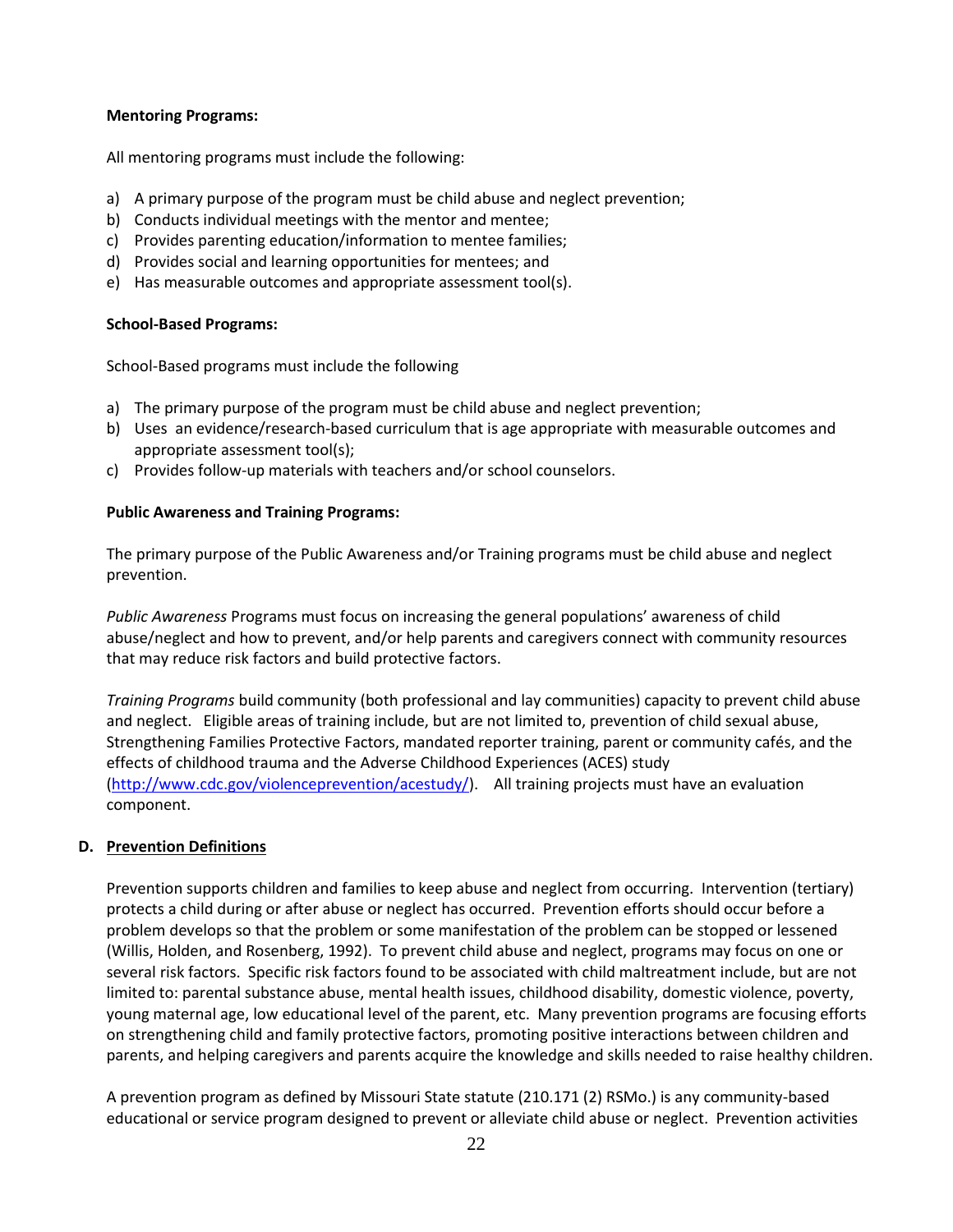may have a broad range and may include public awareness or educational campaigns that target services such as parent education and support; building parent leadership; mentoring programs; home visitation; and other family support programs. Child abuse and neglect prevention activities must be primary or secondary.

The following are definitions of primary and secondary prevention that will be used by the CTF Board to make funding decisions for purposes of this application.

**Primary Prevention:** Includes projects/services that are made available to the general community and/or to all families to prevent child abuse and neglect. Primary prevention activities raise the awareness of the general public, service providers and decision-makers about the scope and problems associated with child maltreatment. Key aspects of primary prevention include:

- Services that are offered to all members of a population;
- Participation is voluntary;
- Services/projects attempt to influence societal forces which impact parents and children; and
- Services/projects seek to promote positive family functioning rather than just prevent problems.

**Secondary Prevention:** Includes projects/services targeted to keep child abuse and neglect from happening after certain warning signs have appeared. Secondary prevention activities focus efforts and resources on children and families known to be at higher risk for maltreatment. Services are usually directed to communities or neighborhoods that have a high incidence of any or all of the key risk factors. Key aspects of secondary prevention include:

- Services are offered to a pre-defined group of "at-risk" individuals, but before abuse or neglect has occurred;
- Services are usually problem-focused on the particular stresses of identified parents and/or caretakers;
- Services should enable families to build upon their own strengths and capacities; and
- Participation is voluntary.

#### **E. Availability of Funds**

The Board intends to award grants for community-based projects of local, regional or statewide scope while using the following eligibility guidelines when making funding decisions. Applications must:

- (a) fit within the scope of primary and secondary child abuse/neglect prevention serving Missouri residents (CTF funds may not be used for treatment or for services outside of Missouri);
- (b) demonstrate the need for the prevention project within the defined target area;
- (c) demonstrate a positive impact on variables highly correlated with the occurrence of child abuse and neglect and demonstrate that the project will help to prevent or reduce the occurrence of child abuse or neglect (research-based);
- (d) demonstrate and specifically measure the impact of the project with an objective, quantifiable evaluation component; and
- (e) be responsive and score at least 75 out of 100 points.

In awarding such contracts, favorable consideration shall be given to proposals that:

- (a) replicate successful prevention models including, but not limited to safe crib, infant massage, child sexual abuse prevention education, mentoring for parents, parent education, home visitation, respite care, fatherhood initiatives, as well as parent, grandparent, and family support, etc.;
- (b) are based on proven, evidence-based models (see Appendix 2);
- (c) incorporate or promote one or more of the Protective Factors;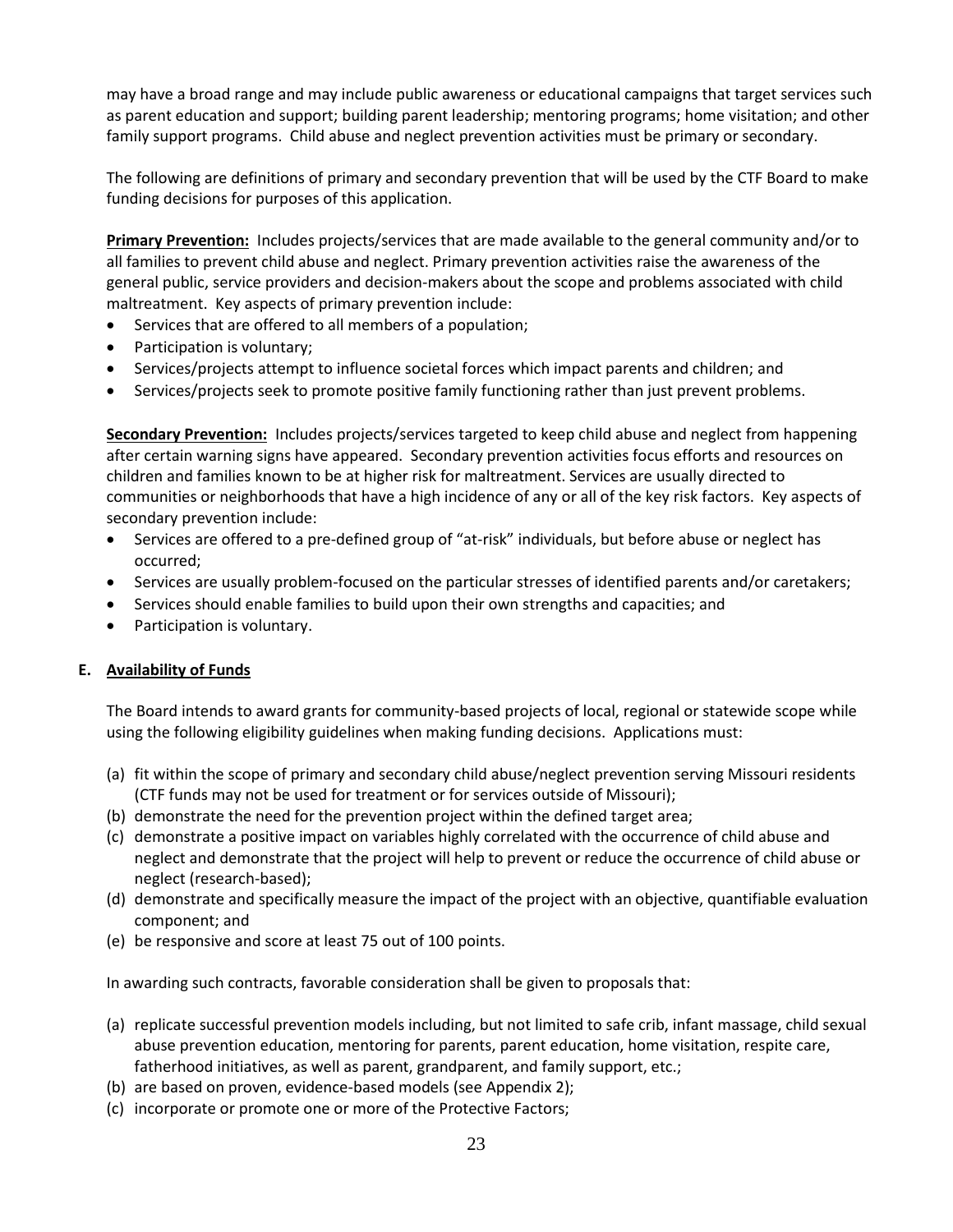- (d) target traditionally under-served populations and geographic areas of the state;
- (e) are designed to meet the needs of people who may have difficulty accessing existing services;
- (f) demonstrate cultural sensitivity and competency;
- (g) demonstrate interagency and/or community collaboration and coordination; and
- (h) are willing to share project outcomes/results with others at the local and/or state level.

Applications will also be considered on the basis of the availability of CTF prevention funding. The CTF Board makes every effort to achieve equitable distribution of grant funds throughout the State of Missouri.

Approximately \$400,000 is available to fund new (first year) prevention projects statewide for Fiscal Year 2017.

Initial funding from CTF may total up to 100% for the proposed project during the first two years of operation. The second year funding level awarded for a project will become the base rate at which local match will be determined for all subsequent years. In year three, the grantee is eligible for 75% of the funding awarded in year two. In year four, the grantee is eligible for 50% of the funding awarded in year two, and in year five the grantee is eligible for 25% of the funding awarded in year two. In year six, the specific prevention project is not eligible for CTF funding. The following chart illustrates the eligibility rate for funding using \$10,000 as a base rate.

#### **Eligible CTF Prevention Funds (Sample Chart)**

| <b>Project Year 1</b> | <b>Project Year 2</b> | <b>Project Year 3</b> | <b>Project Year 4</b> | <b>Project Year 5</b> |
|-----------------------|-----------------------|-----------------------|-----------------------|-----------------------|
| \$10,000              | \$10,000              | \$7,500               | \$5,000               | \$2,500               |
| CTF (100%)            | CTF (100%)            | CTF (75%)             | CTF (50%)             | CTF (25%)             |
| \$0.00                | \$0                   | \$2,500               | \$5,000               | \$7,500               |
| Local $(0%)$          | Local $(0%)$          | Local (25%)           | Local (50%)           | Local (75%)           |

#### **Grantees are encouraged to supplement funds through a broader local funding base so that services will not decrease when local match is required in year three**.

CTF grant awards are for one Fiscal Year, from July 1 to June 30. Grantees will need to apply annually for CTF funding. Funding for subsequent years is not guaranteed. Grant awards for subsequent years are contingent upon CTF revenue, contract compliance, and demonstration of the project's overall effectiveness during prior years of operation, and will be awarded at the discretion of the CTF Board. CTF reserves the right to revise and amend all budget requests.

CTF accepts no obligation for costs incurred by the grantees in anticipation of being awarded a contract.

#### **F. Method of Payment**

The payment method for all CTF grants will be reimbursement of expenses. Start-up funding (advancement of funds) is not available. Unused funds may not be carried over from one contract period to another.

CTF will reimburse the grantee, or the fiscal agent if different than the grantee, upon monthly submission of a properly completed CTF invoice. Invoices must be completed in a timely manner and must be signed by the authorized contract representative. Payment to the grantee, or the designated fiscal agent if different than the grantee, is made on a reimbursement basis (upon receipt of the properly prepared invoice).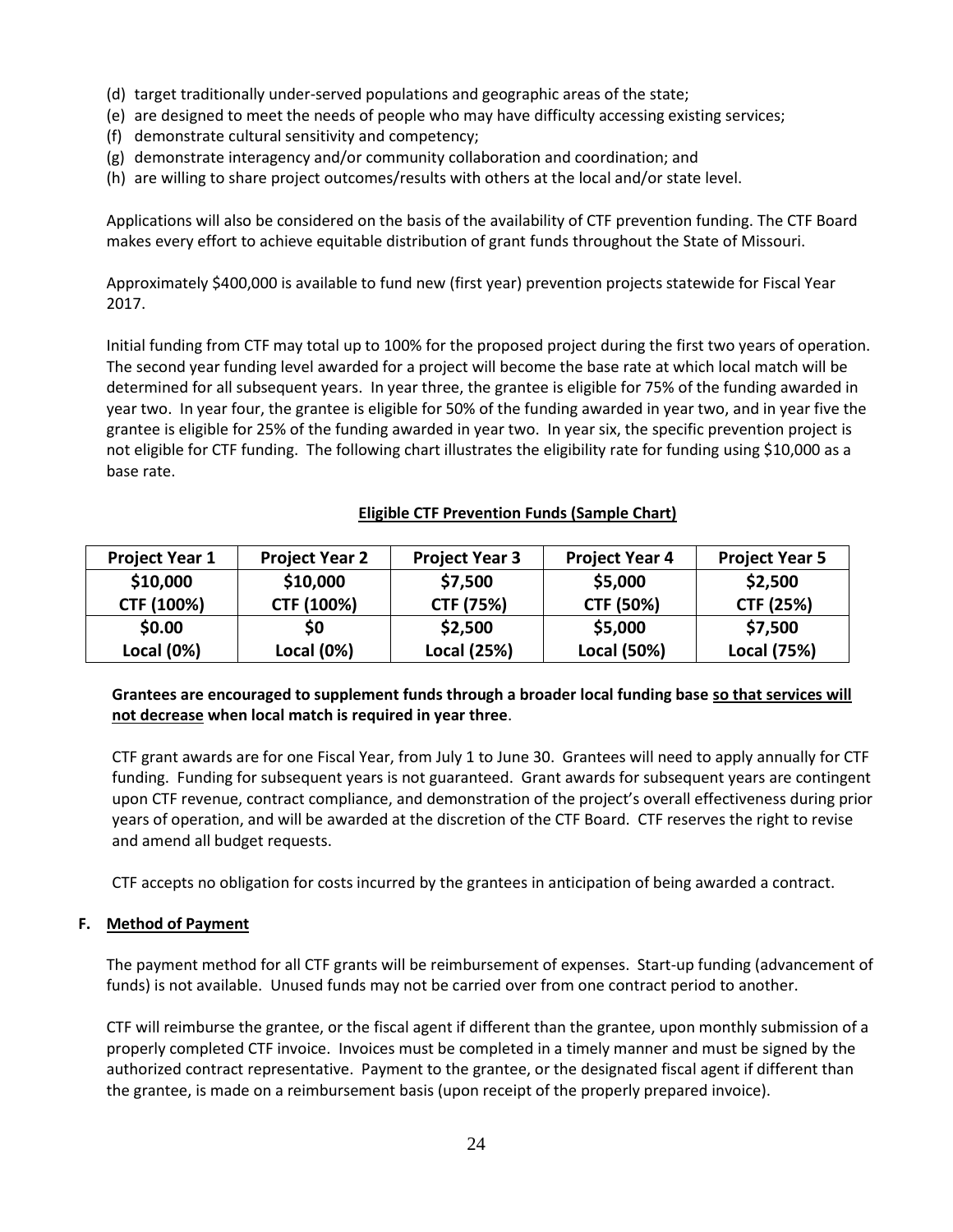#### **G. General Instructions**

Applications for CTF grants for state Fiscal Year 2017 must be **postmarked no later than Friday, March 11, 2016**. Any application postmarked after that deadline will be disqualified from consideration. Failure to meet the deadline for submission of applications is not negotiable and may not be appealed. Any materials received apart from the application will not be considered. Applicants may request a delivery receipt from CTF if the application is hand delivered. For those hand-delivering proposals or using a private carrier (UPS, FedEx, etc), you will need to use CTF's physical address.

| CTF physical address is: | <b>Children's Trust Fund</b>                |
|--------------------------|---------------------------------------------|
|                          | <b>Harry S Truman State Office Building</b> |
|                          | 301 West High Street, Room 860              |
|                          | Jefferson City, MO 65101                    |
|                          |                                             |

Application materials mailed to any other address will not be considered. Emailed or faxed copies will not be considered.

Proposals shall be consistent with the mission of CTF's Board and comply with the requirements contained in Exhibit B. It is strongly recommended that this notice be reviewed in its entirety to ensure the applicant will be in compliance with the requirements in each section.

Applicants shall submit one (1) original plus three (3) copies of the completed application (Exhibit A) to CTF.

(Note: Exhibit B does not have to be submitted along with Exhibit A; however the applicant certifies that all information in Exhibit B has been reviewed and that the applicant understands that Exhibit B will be considered part of any contractual agreements made through this process). Please retain a copy of Exhibit B for your records.

The application shall be typed (no smaller than 11 point) and single-spaced. Each page shall be numbered sequentially beginning with the cover sheet.

The application must follow the format and order presented herein. The forms provided with this notice must be used in completing the application. The forms may be reproduced on a computer or photocopied.

Any attempt on the part of the applicant to change or alter the original content of the application, Exhibit A and Exhibit B, will render the submitted application and any subsequent contracts resulting from the submitted application null and void by CTF.

#### **H. Instructions To Complete Application - Exhibit A**

All forms within Exhibit A should be completed in their entirety as per the instructions. Maximum point values for each attachment/section are indicated in parenthesis. Continuation applications shall be evaluated on the content of the following: **Cover Sheet (5 points)** 

This is the first page of the proposal. All items on the page must be completed and the legal name of the applicant organization provided. For contracting purposes, applicants must include a copy of their 501(c)(3) exemption letter, articles of incorporation, etc. The contact name and address provided on this page will be used for all future mailings including contract information.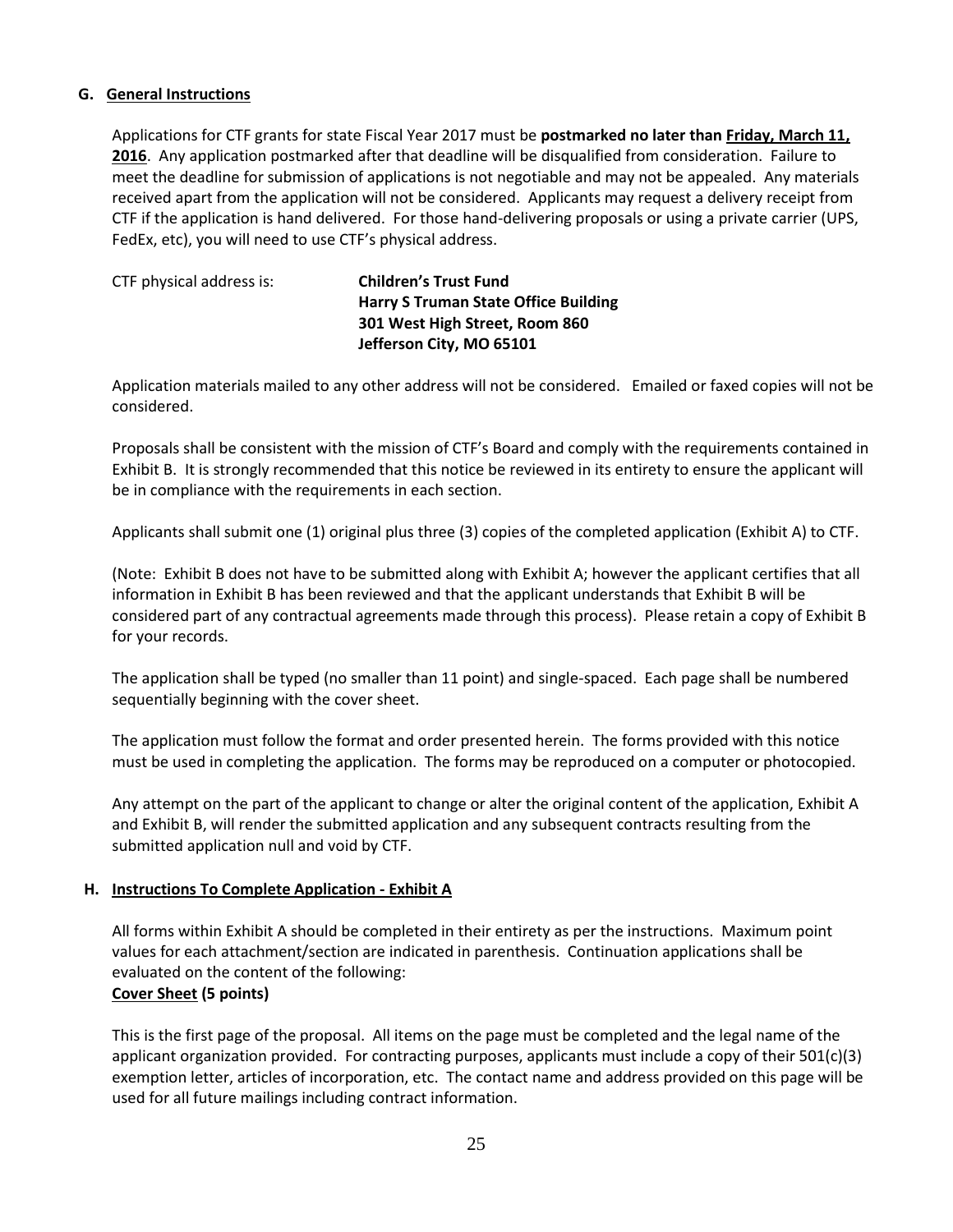#### **Project Abstract (30 points)**

The project abstract should provide the reviewer with a clear, concise overview of the proposal. By reading the abstract alone, the reviewer should understand where and what the applicant plans to do, why they want to do it, and how the applicant will work to continuously improve it through an evaluation plan. Each section of the abstract shall be completed and clearly identify how the proposal will **prevent child abuse and neglect.** Additional pages may be attached as needed; however, please limit the response to no more than ten (10) typed pages.

| <b>Project Summary:</b>                   | Briefly describe the prevention project/proposal for which you are<br>applying, and the evidence-based model on which it is based.                                                                                                                                                                                                                                                                                                                                                                                                                                                                                                                    |
|-------------------------------------------|-------------------------------------------------------------------------------------------------------------------------------------------------------------------------------------------------------------------------------------------------------------------------------------------------------------------------------------------------------------------------------------------------------------------------------------------------------------------------------------------------------------------------------------------------------------------------------------------------------------------------------------------------------|
| <b>Background/Statement of Need:</b>      | This section should clearly and concisely provide information that<br>supports the need for the prevention project in the applicant's proposed<br>service area. It should also be reasonable in scope. In other words, the<br>problem(s) is to be something that the applicant can do something about.                                                                                                                                                                                                                                                                                                                                                |
| <b>Target Population:</b>                 | This section should answer the following questions:                                                                                                                                                                                                                                                                                                                                                                                                                                                                                                                                                                                                   |
|                                           | Who will be served by the project? Include data about age,<br>socioeconomic status, risk factors for abuse/neglect, and other factors<br>that characterize the population to be served.                                                                                                                                                                                                                                                                                                                                                                                                                                                               |
|                                           | Where is this population located geographically?                                                                                                                                                                                                                                                                                                                                                                                                                                                                                                                                                                                                      |
|                                           | How will the population be identified and recruited for the project?                                                                                                                                                                                                                                                                                                                                                                                                                                                                                                                                                                                  |
| Goals:                                    | Goals are general statements about a desired change or outcome such as<br>to reduce teen pregnancy, to reduce the rate of child abuse neglect, to<br>improve the overall wellness of infants and children in a given target area,<br>etc.                                                                                                                                                                                                                                                                                                                                                                                                             |
| <b>Objectives:</b>                        | An objective is more specific than a goal and is the means by which a goal<br>is to be achieved. It represents the step towards the goal. Objectives are<br>always measurable and time specific. For example, an objective might be<br>stated that "30 teen parents will each be paired with one adult volunteer<br>mentor over the next 12 months for the purpose of reducing teen<br>pregnancy."                                                                                                                                                                                                                                                    |
| <b>Methods, Strategies &amp; Outputs:</b> | This section should clearly and concisely reflect the components of the<br>project. Specifically, what are the components of the project and how<br>will the project be implemented? Describe the strategies, methods and<br>interventions that will be used to achieve the objectives, and then<br>ultimately the outcome. Include outputs which are the specific activities,<br>events, services, relationships and products generated (# of cribs<br>distributed, SBS DVDs distributed, parents enrolled, volunteer mentors<br>trained, parent classes offered, etc.) Often there is more than one<br>intervention for each objective and outcome. |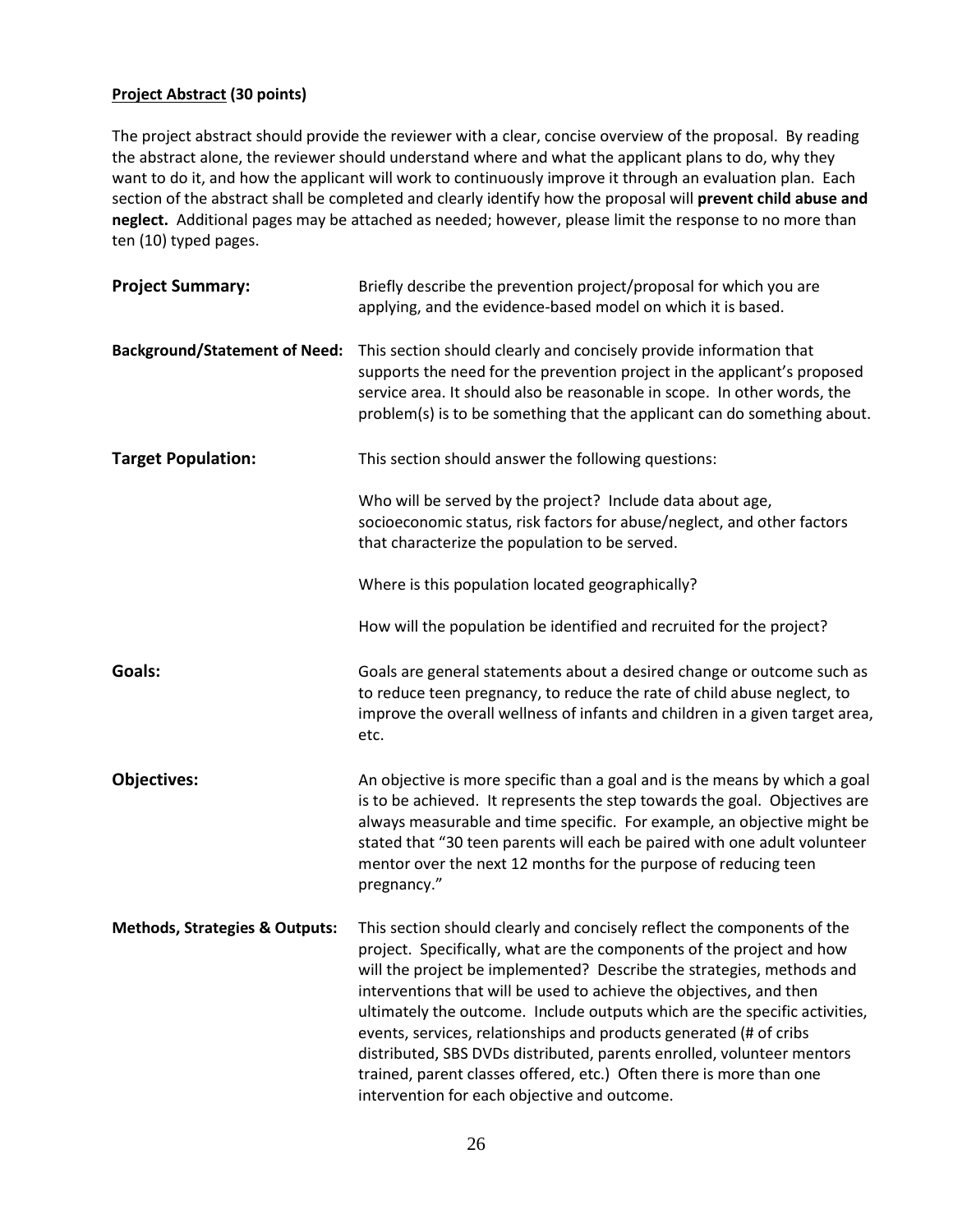| <b>Outcomes:</b>                      | This section should clearly and concisely state the outcomes that the<br>applicant seeks to achieve. Outcomes should be behaviorally based (i.e.:<br>related to changes in knowledge, behavior, attitudes or conditions of the<br>target population that will help prevent child abuse and neglect).<br>Outcomes should clearly relate to the stated problem or need and must<br>be measurable. They reflect the desired results to be achieved. For<br>example, an outcome might be stated, "95% of pregnant/parenting teens<br>enrolled in the project will graduate from an accredited high school,<br>complete their GED and/or be gainfully employed by June 2016" or "90%<br>of participating parents will demonstrate an increased knowledge of age-<br>appropriate child development". |
|---------------------------------------|------------------------------------------------------------------------------------------------------------------------------------------------------------------------------------------------------------------------------------------------------------------------------------------------------------------------------------------------------------------------------------------------------------------------------------------------------------------------------------------------------------------------------------------------------------------------------------------------------------------------------------------------------------------------------------------------------------------------------------------------------------------------------------------------|
| <b>Evaluation:</b>                    | This section should clearly state what evaluation tools the applicant will<br>use to measure and understand the effectiveness of the project. There<br>must be at least one clear evaluation component for each proposed<br>outcome. Each component should include what type of data will be<br>collected, and how it will be compiled and analyzed. The applicant must<br>also discuss how the evaluation will be used to modify, enhance or<br>improve the project as needed. In addition, each agency will need to<br>develop a client satisfaction survey.                                                                                                                                                                                                                                 |
| <b>Role of Consumer/Participants:</b> | Describe in what ways the consumer/participants will be involved in the<br>prevention project and discuss ways the project will identify the<br>family/participant's strengths (strength-based).                                                                                                                                                                                                                                                                                                                                                                                                                                                                                                                                                                                               |
| <b>Coordination of Services:</b>      | Describe how your agency collaborates and/or coordinates with other service<br>providers in the community. If collaboration/coordination opportunities are<br>limited due to few other available services, please explain.                                                                                                                                                                                                                                                                                                                                                                                                                                                                                                                                                                     |
| Sustainability:                       | Describe how the project will be sustained after CTF funding ends.                                                                                                                                                                                                                                                                                                                                                                                                                                                                                                                                                                                                                                                                                                                             |
| <b>Protective Factors:</b>            | Using the table format, please describe how the project will integrate the<br>following protective factors: (1) parental resilience, (2) social<br>connections, (3) knowledge of parenting and child development, (4)<br>concrete support in times of need, and (5) social and emotional<br>competence of children. Please refer to the "strengthening families"<br>table (Attachment 1) for additional information on the five protective<br>factors or visit http://www.cssp.org/reform/strengthening-families.                                                                                                                                                                                                                                                                              |

**BONUS Points Available:** The National Alliance of Children's Trust and Prevention Funds has developed and offers free of charge an on-line training program addressing the Protective Factors. The training includes seven modules. A maximum of three (3) bonus points will be awarded to grant applicants who have at least one program staff member complete the first module – *An Introduction to the Protective Factors* which takes approximately one hour to complete. Applicants will need to submit a certificate of completion with their application to receive the bonus points.

The training can be accessed at [http://www.ctfalliance.org/onlinetraining.htm.](http://www.ctfalliance.org/onlinetraining.htm)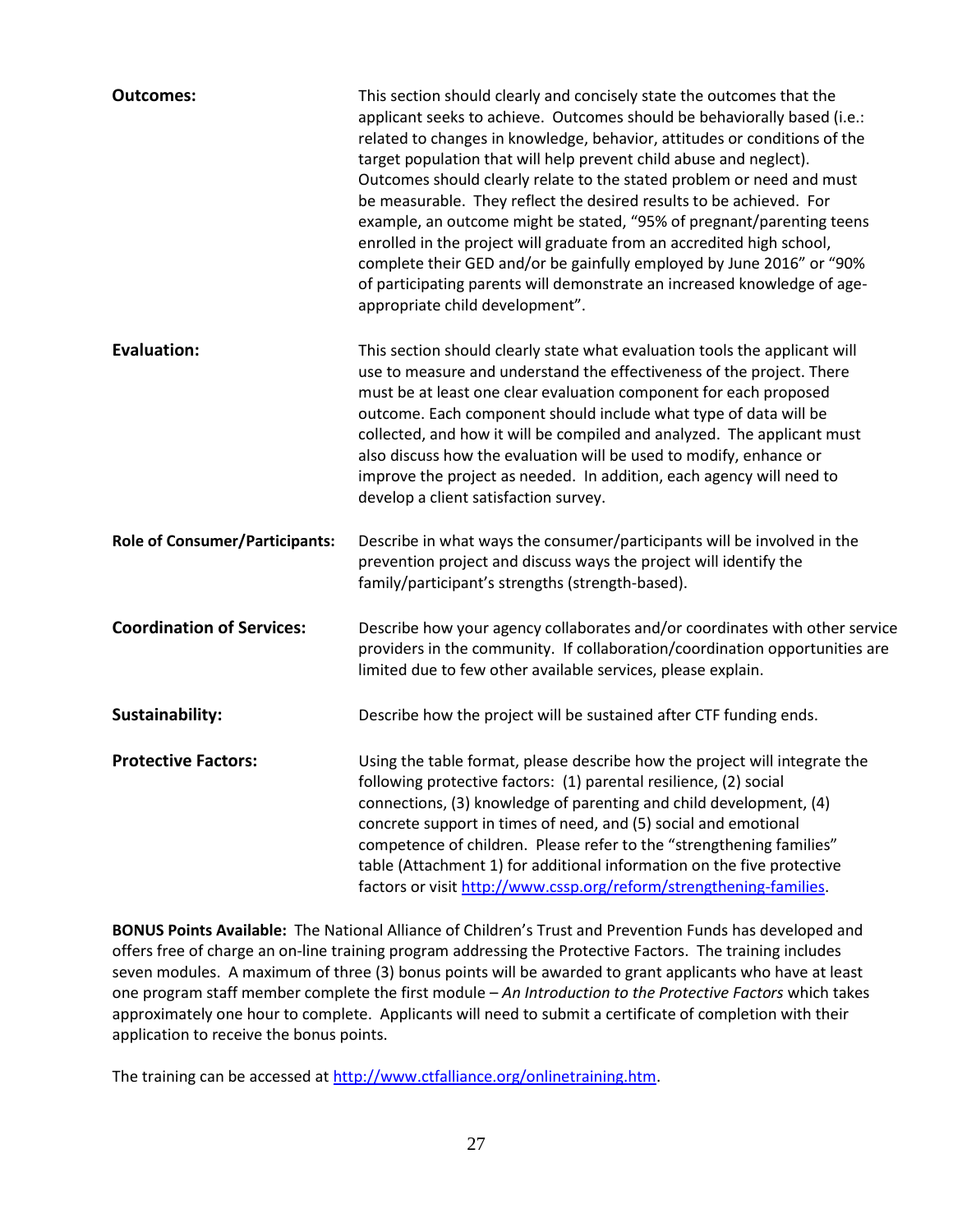For successful applicants, all CTF-supported staff will be required to complete all seven modules within the first year of funding.

#### **I. History and Qualifications of Agency/Organization (5 points)**

- Include a statement of the organization's purpose and demonstrate how its missions and goals relate to the CTF mission of preventing child abuse and neglect. If non-profit, please attach documentation to verify status;
- Include a brief history of the lead organization submitting the application including how the organization began and why;
- List prior grants received from CTF and include years in which funding was received and the amount of funding;
- Describe the capacity and qualifications of the agency/organization to implement the proposed project**;**
- Attach or include a complete list of board members that includes how long each has been affiliated with the organization and each member's length of term on the board.

#### **4. Core Data (5 points)**

This section consists of core statistical data sheet. The core data are specific information elements that describe the target community to ensure a basic understanding of the problem. County specific sociodemographic and child abuse data must be provided. The actual numbers and/or percentages of abuse/neglect are to be recorded as indicated.

The applicant must provide additional statistical data from other sources that further describes the target population and problem(s) to be addressed during the grant period.

Please site the source and year for statistics: i.e.: Missouri Kids Count Data Book*,* Missouri Department of Social Services most recent Annual Report, State Technical Assistance Team Child Fatality Review Annual Report, US Bureau of Census, etc. The following web sites may be helpful to locate information to complete this section of the application: [http://dss.mo.gov/re/pdf/can/2014-missouri-child-abuse-neglect-annual](http://dss.mo.gov/re/pdf/can/2014-missouri-child-abuse-neglect-annual-report.pdf)[report.pdf](http://dss.mo.gov/re/pdf/can/2014-missouri-child-abuse-neglect-annual-report.pdf) (Missouri Department of Social Services for various annual reports on child abuse/neglect); <http://dss.mo.gov/re/pdf/cfrar/2014-child-fatality-review-program-annual-report.pdf> ; <http://www.oseda.missouri.edu/kidscount/> Missouri KidsCount/OSEDA (Office of Social and Economic Data Analysis for census information, demographic profiles and other facts listed by county); <http://www.census.gov/2010census/> additional census information).

#### **5. Action Plan (20 points)**

Using the format provided based upon the performance measures logic model, describe the action steps, interventions and activities that will be undertaken to achieve each proposed objective and outcome. The action plan should closely follow the content of the project abstract, but in logic model form. This section should assist the applicant with how they are actually going to implement the project in a logical and concrete step-by-step fashion. Attach additional pages as needed.

Actions must be:

- related to stated needs and objectives (as identified in the Abstract);
- easily understood; and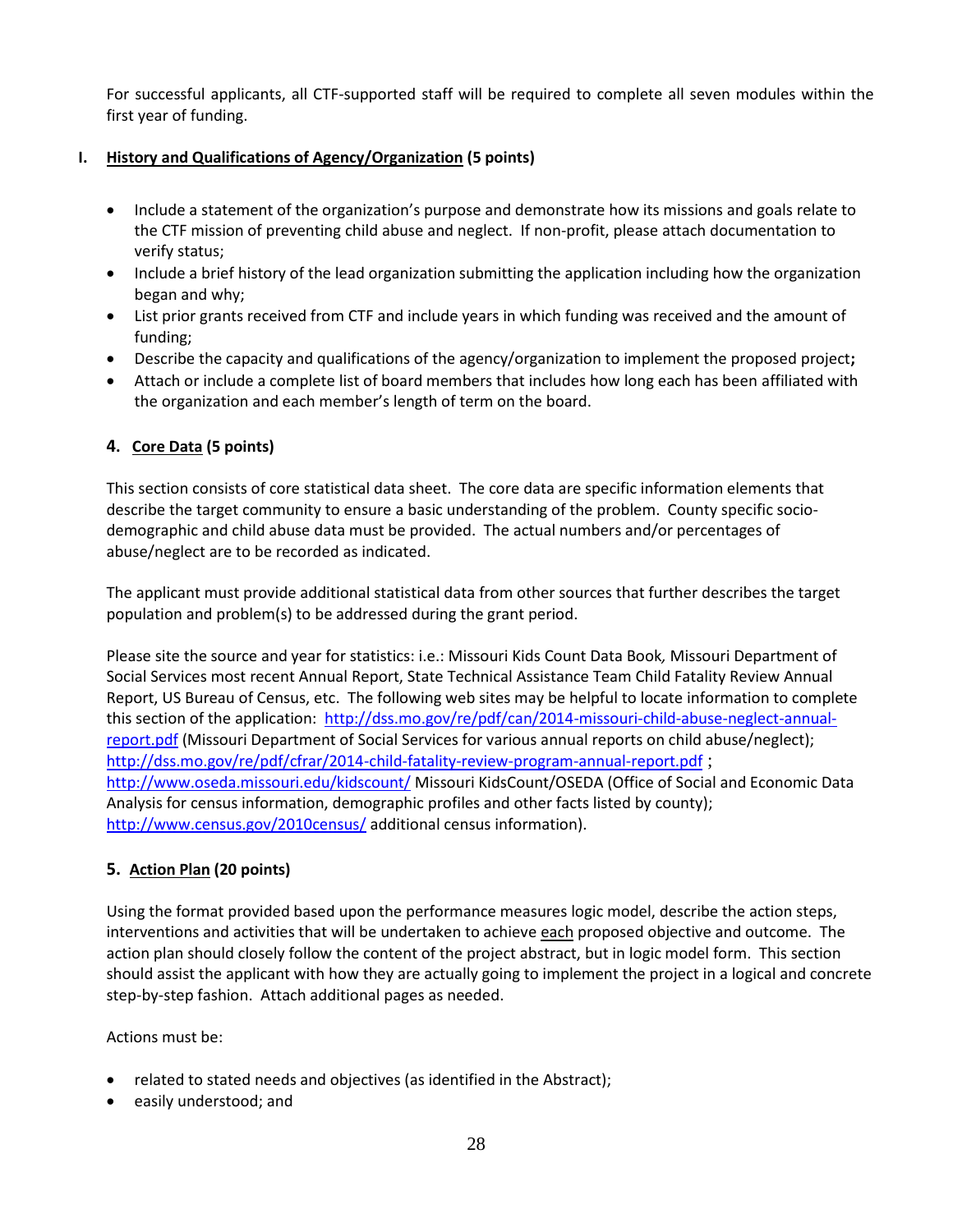presented in a logical step-by-step fashion.

#### **6. Children's Trust Fund Promotion Summary (5 points)**

The applicant agency shall provide a brief statement of how it will recognize and promote the Children's Trust Fund in their community as it relates to their prevention project, including how they may be able to promote the CTF specialty license plate [\(http://ctf4kids.org/how-you-can-help/license-plates/\)](http://ctf4kids.org/how-you-can-help/license-plates/). Also explain, if applicable, how the project may be able to use existing CTF educational materials [\(http://ctf4kids.org/request-for-literature/print-resources/\)](http://ctf4kids.org/request-for-literature/print-resources/).

#### **7. Project Budget**

This section consists of three forms: Budget Detail, Project Income and Match and Budget Justification. CTF reserves the right to modify and revise the proposed budget based upon available funding resources. The attached budget sheet must contain detailed information about the expenses and income sources for each designated category breakdown of the applicant's proposed project.

The budget should clearly indicate the amount of funding to be provided by CTF and from all other sources. **All applicants for first year programs must submit a copy of their current overall agency budget showing both revenues and expenditures.**

#### **Budget Detail (10 points)**

Section 1: "Expenses" contains three columns as follows:

- Column one (1), "CTF request", is to include the total amount of money being requested from CTF for the current fiscal or grant year for each category of expense for the applicant's proposed project.
- Column two (2), "Other funding", must include the total amount of money or in-kind services that will be received from other sources. The "other funding" should relate specifically to the project you are requesting CTF to support and should not include the organization's total budget.
- Column three (3) is a total of columns 1 and 2.

#### **Expense Categories**

1. **Salaries and wages**: The amount needed to pay for the salaries of staff people working on the proposed project must be indicated. Include the dollar amount requested from CTF and from all other sources. Include all paid as well as in-kind staff positions.

Salaries for in-kind staff positions should reflect the cost of salaries for like positions in the community. List each staff position separately, detailing salary expense multiplied (x) by the percentage (%) of time working on this project multiplied (x) by the grant period. For example:

*Project Director @ \$3,000/mo x 15% x 12 months = \$5,400. These items must be supported by a statement in the budget justification sheet describing the need for and benefit to the proposed project.*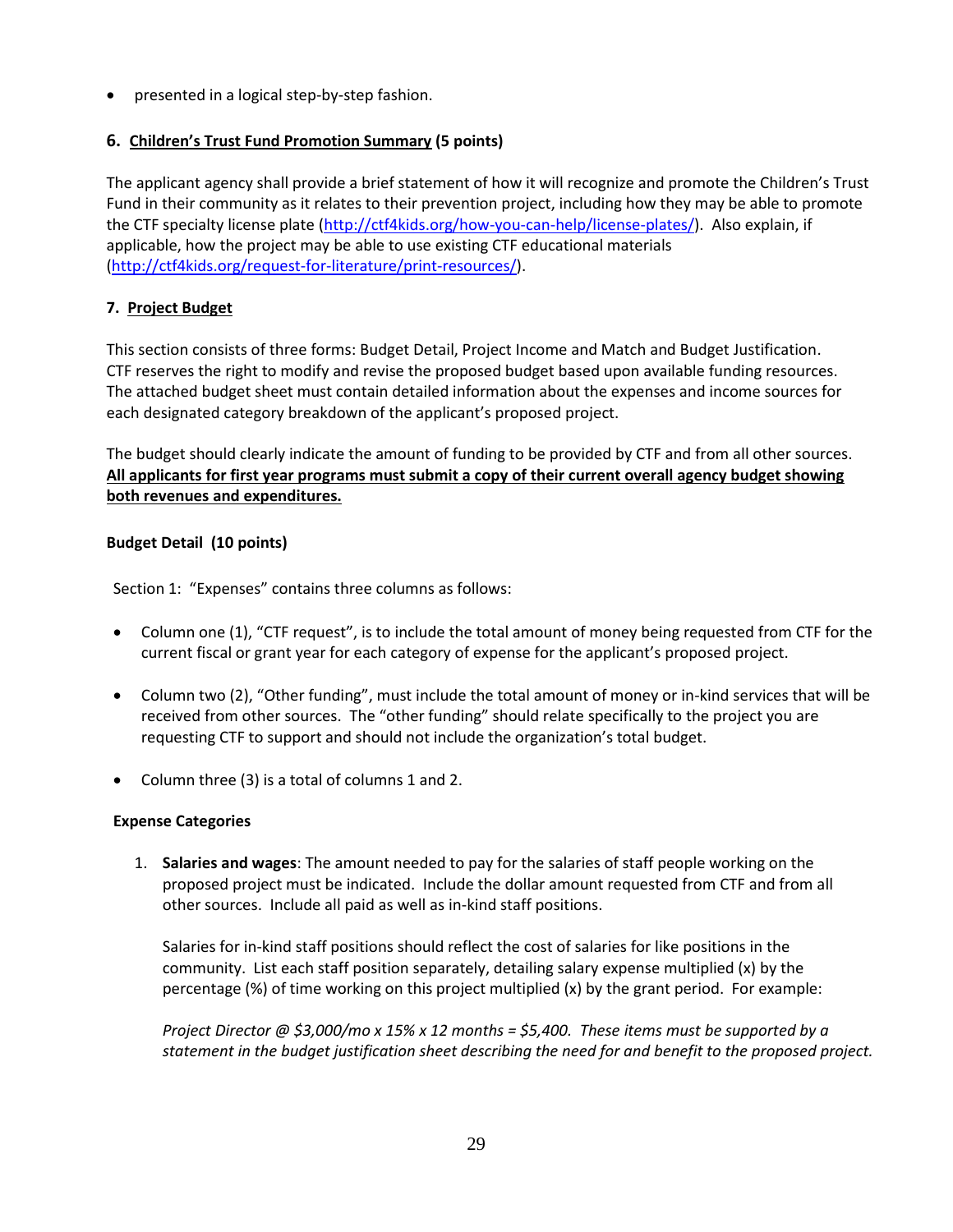- 2. **Fringe Benefits**: The aggregate amount needed to pay fringe benefits (not to exceed 30% of salary costs) for staff people working on the proposed project must be indicated. Include FICA worker's compensation insurance, health insurance, life insurance, retirement plans, reimbursements, etc.
- 3. **Consultant and Contractual Services** (A and B as designated below are to be entered as one expense total). Separate explanations and justifications should be given for both.
	- A. **Consultant**: The amount needed to pay for consultants working on the proposed project such as trainers, evaluators, etc. The amount for consultant services must be calculated at the normal rate for like services in the community. List each consultant position separately with details of expense. Identify the consultants by name or position. Example: Evaluation Consultant Dr. Jones, Director, University Evaluation Center 10/hrs/mo x \$50/hr x 12 mos. = \$6,000.00. These items must be supported by a statement in the budget justification sheet describing the need for and benefit to the proposed project.
	- B. **Contractual**: The amount needed to pay for subcontracts to be executed for the proposed project must be stated. The amount for contractual services must be calculated at the normal rate for like services in the community. List each subcontract to be executed separately with details of the expense and an explanation of the project duties that will be fulfilled through subcontracts. These items must be supported by a statement in the budget justification sheet describing the need for and benefit to the proposed project. Failure to identify all subcontractors to be used for this project may result in the denial of that expense.
- 4. **Space Costs**: The amount needed to pay for space directly related to the proposed project.

List each item separately with details of expense. Example: Office rent 1,200 square feet @ \$6.00/ft x 1 year = \$7,200.00. Funds may not be used for capital expenditures, i.e. remodeling; construction costs, etc.

These items must be supported by a statement in the budget justification sheet describing the need for and benefit to the proposed project.

5. **Consumable Supplies**: The amount needed to pay for consumable supplies to support the proposed project includes stationery, pens, pencils, paper clips, paper supplies, etc. Copying supplies, projectrelated consumables and regular postage should also be included in this section.

List each group of items separately with details of expense. Example: office supplies for 2 staff  $\omega$  $$100/each/year = $200.00.$ 

These items must be supported by a statement in the budget justification sheet describing the need for and benefit to the proposed project.

6. **Travel**: The amount needed to pay for anticipated travel costs directly related to the proposed project, calculated at the state rate (**currently 37 cents per mile**). Be specific for each personnel or consultant position. List each item separately with details of expense. Example: Local mileage – Project Director 100 mi/mo @ \$.37/mi x 12 mos = \$444. These items must be supported by a statement in the budget justification sheet describing the need for and benefit to the proposed project.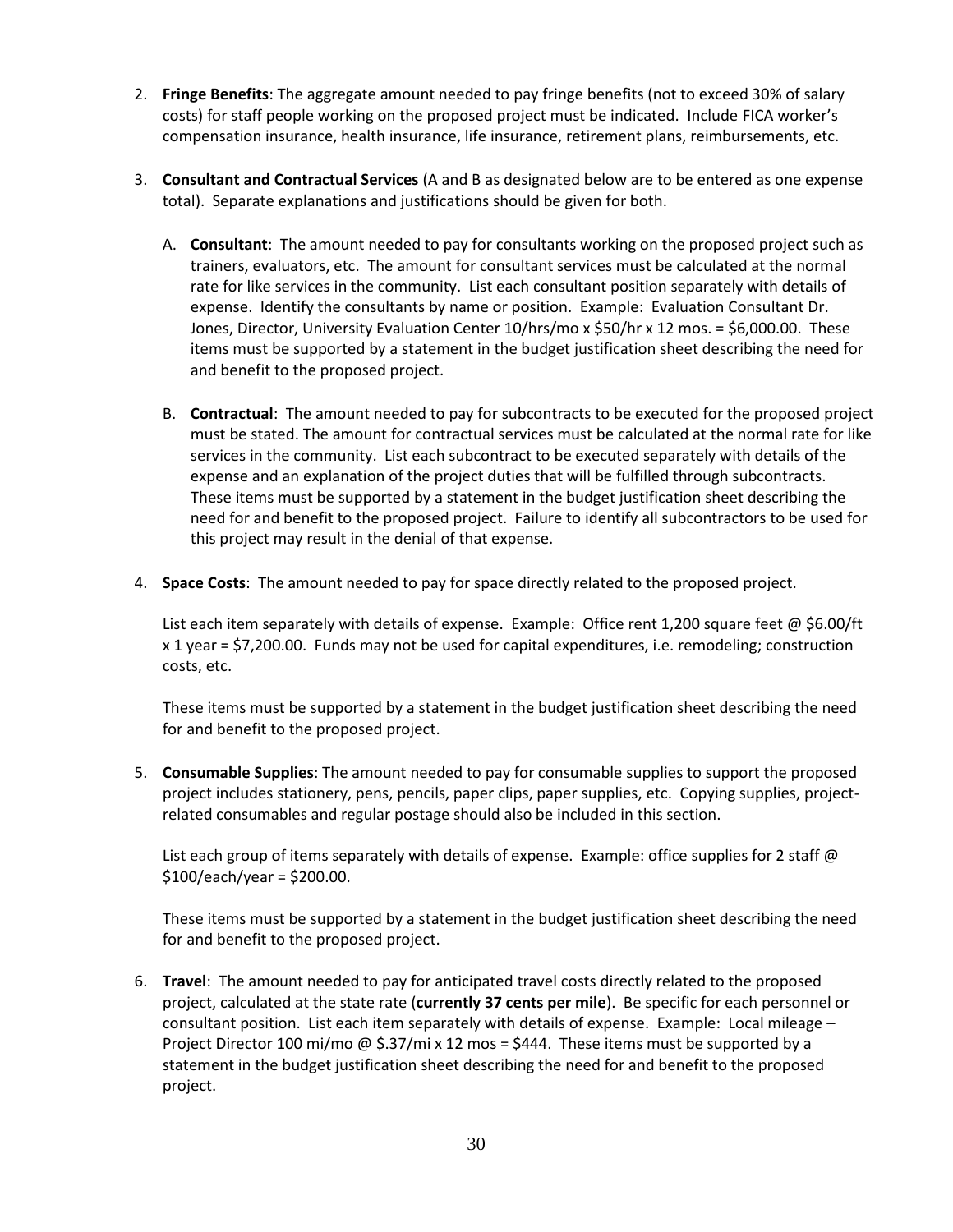Travel costs (mileage, lodging, etc.) for project/service-related training such as conferences or workshops should be included in this category.

- 7. **Communications**: The amount needed to pay for installation, basic fees and long distance costs to support the proposed project. List each item separately with details of expense. Example: Installation @  $$26.00 = $26.00$  or basic monthly fee @  $$100/mol \times 12$  mos = \$1,200.00.
- 8. **Non-Consumable Supplies**: The amount needed to pay equipment to support the project. List each item separately with details of expense. Example: (1) desk @ \$150.00 = \$150.00 or (1) laptop @ \$400.00 = \$400.00. These items must be supported by a statement in the budget justification sheet describing the need for and benefit to the proposed project. CTF reserves the right to reclaim any non-consumable supplies at the end or upon termination of the grant project.
- 9. **Project-Related Expenses**: The amount needed to pay for project related costs to support the proposed project includes materials, software, meeting space outside the office, meeting supplies, conference/workshop registrations fees, brochures, special postage, etc. List each item separately with details of expense. Example: Workshop meeting space @ \$50/meeting x 1/mo x 12/mos = \$600.00; or 600 project brochures @ \$.25/copy = \$150.00. Do not duplicate expenses previously listed. These items must be supported by a statement in the budget justification sheet describing the need for and benefit to the proposed project.
- 10. **Other Costs**: The amount needed to pay for other costs that do not fit into another category. List each item separately with details of the expense. These items must be supported by a statement in the budget justification sheet describing the need for and benefit to the proposed project and must be pro-rated based on the percentage the proposed CTF amount represents within the overall agency budget.

#### **Project Income & Match (4 points)**

This form should be completed by all applicants *regardless* if matching funds are required for the specific project year. All project income, committed or estimated, and the corresponding source(s) should be reported in the appropriate space provided. List all miscellaneous sources separately. **Reminder: All applicants for first year programs must submit a copy of their current overall agency budget showing both revenues and expenditures.**

#### **Budget Justification (10 points)**

Written justification must be made in the space below for every line item for which CTF funds are requested. The justification must include a basis for cost (how was the amount requested for each budget item determined – examples noted above) as well as an explanation of the requested items relevance to the proposed project. Job descriptions for any positions that CTF funds are being requested must be attached.

Example: "The Executive Director will require at least 4 hours per week during the 12-month grant period for the following tasks:

 Coordinating the project, assuring that quality standards and timelines are upheld, assuming primary responsibility for assuring that the project is carried out as planned and that the overall outcomes will be achieved, and staffing and planning for any committees and subcommittees."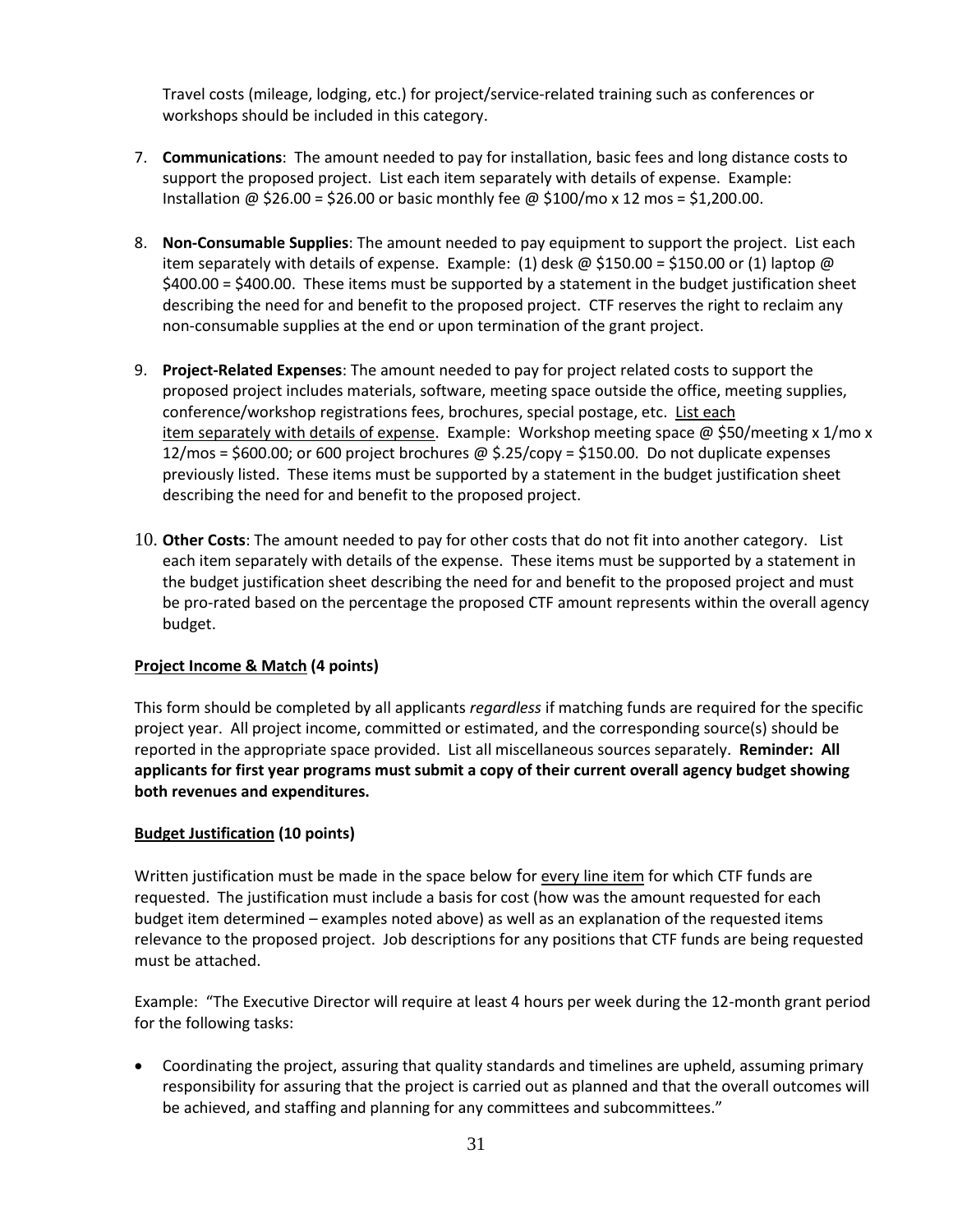#### **Unallowable Expenses**

Unallowable expenses include, but are not limited to, the following:

- 1) Bad Debt: Bad debt is not an allowable expense.
- 2) Capital Expenditures: The cost of any capital purchase.
- 3) Child care subsidies: Only child care costs associated with the prevention program (for example: child care for parents attending parent education classes) are allowable.
- 4) Contingency or Reserve Funds: Funds that are reserved for specific or unforeseen future expenses are not allowable as expenses for purchased services.
- 5) Contributions: Contributions or donations made by the applicant to other agencies are not allowable expenses.
- 6) Depreciation on Assets Purchased with Federal or State funds: Depreciation on buildings or equipment furnished by the federal government, purchased through federal grants, or by state money is not an allowable expense.
- 7) Expenses offset by other Revenue: Expenses already reimbursed through other state or federal projects are not allowable expenses.
- 8) Fines and Penalties: Fines and penalties are not allowable expenses for purchased services.
- 9) Fund Raising Costs: Costs incurred for fund raising should be off-set by fund raising revenue and are not allowable expenses.
- 10) Legal Expenses: Legal expenses are not allowable expenses.
- 11) Lobbying Expenses: Costs incurred in attempting to influence the federal or state executive or legislative branches of government, including lobbyists, are not allowable expenses.
- 12) Interest Expenses: Interest expense is not an allowable expense.
- 13) Contract Supplies: Supplies used in the production of goods to be sold should be off-set by project income and are not allowable expenses.
- 14) Moving Costs: The applicant's costs of moving are not allowable expenses.
- 15) Organization Costs: The applicant's costs of organizing and reorganizing as a legal entity are not allowable expenses.
- 16) Taxes: Taxes for which the applicant could be exempted are not allowable expenses, and taxes and related penalties from prior years are not allowable expenses.